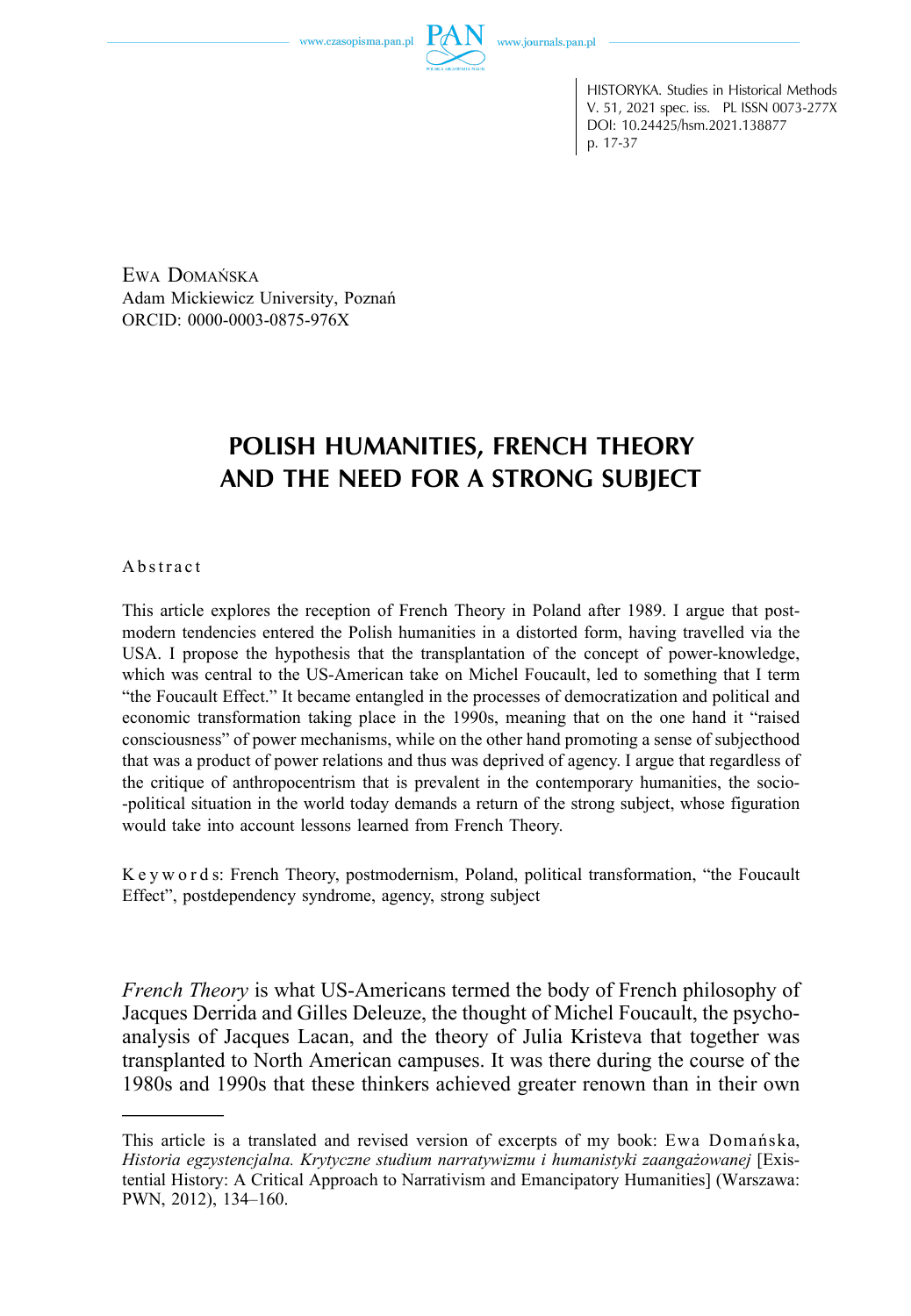www.journals.pan.pl



countries. The origins of French Theory can be traced back to the conference 'The Language of Criticism and the Sciences of Man', held at Johns Hopkins University in Baltimore from 18–21 October 1966. It featured contributions from, among others, Roland Barthes, Jacques Derrida, Jacques Lacan, René Girard, Lucien Goldman and Tzvetana Todorova. The event played a crucial role in shaping the fate of French Theory not only in the US but in the humanities generally. It turned out that by debating on neutral territory, the French scholars were liberated from the national context and rather than of outlining French structuralism to their US‑American audience, they instead offered a critique of it that pointed towards new tendencies that later took the form of poststructuralism,<sup>1</sup> which was also termed French Theory or French postmodernism, in the US. As one of the editors of volume *French Theory in America*, Sylvère Lotringer, stated

*French Theory* is an American creation anyway. The French themselves never conceived it as such, although French philosophers obviously had something to do with it. In France, French theory was considered philosophy, or psychoanalysis, or semiotics, or anthropology, in short any manner of "thinking" (*pensée*) but never referred to as *theory*. 2

Subjected to what Jean-Philippe Mathy termed the "pragmatisation of French thought",<sup>3</sup> French Theory soon acquired institutional footholds in centres working in the fields of cultural studies, literary studies, French culture, studies on sexual and ethnic minorities, and visual culture studies. Indeed, it could be argued that "the French came up with the «Theory», and Americans found a way to make something out of  $\hat{t}t^*$ ,<sup>4</sup> albeit by neutralizing its radicalism while often applying the label of a theory of resistance with the aim of strengthening multiculturalism and political correctness. Theory thus became a mode of social critique that used "the method" of deconstruction.

Among the leading representatives of French Theory were the "Big Seven", as they were known: Michel Foucault, Jacques Derrida, Félix Guattari, Gilles Deleuze, Jean‑François Lyotard, Jean Baudrillard and Roland Barthes. There were other French thinkers associated with them, namely Georges Bataille, Maurice Merleau‑Ponty, Claude Lévi‑Strauss, Jacques Lacan, Julia Kristeva, Louis Althusser, Paul Ricoeur and Bruno Latour (although the latter explicitly distances himself from French Theory). The list of scholars, who represent

 $<sup>1</sup>$  At that time, it was manifested in the turn from Hegel to Nietzsche that was already evident</sup> in Gilles Deleuze's book *Nietzsche and Philosophy* (French edition, *Nietzsche et la philosophie,* 1962), with Nietzsche becoming a point of reference for ideas developed in the postmodernist spirit.

<sup>2</sup>Sylvère Lotringer, "Doing Theory," in *French Theory in America*, ed. by Sylvère Lotringer and Sande Cohen (New York and London: Routledge, 2001), 125.

<sup>3</sup> Jean-Philippe Mathy, "The End of Philosophy and the Pragmatisation of French Thought", *History of European Ideas* 20, no. 1–3 (1995): 545–551.

<sup>4</sup>Ioana Uricaru, "Review of *François Cusset, French Theory: Foucault, Derrida, Deleuze & Cie et les mutations de la vie intellectuelle aux Etats-Unis*, *SubStance* 35, no. 1 (2006): 153.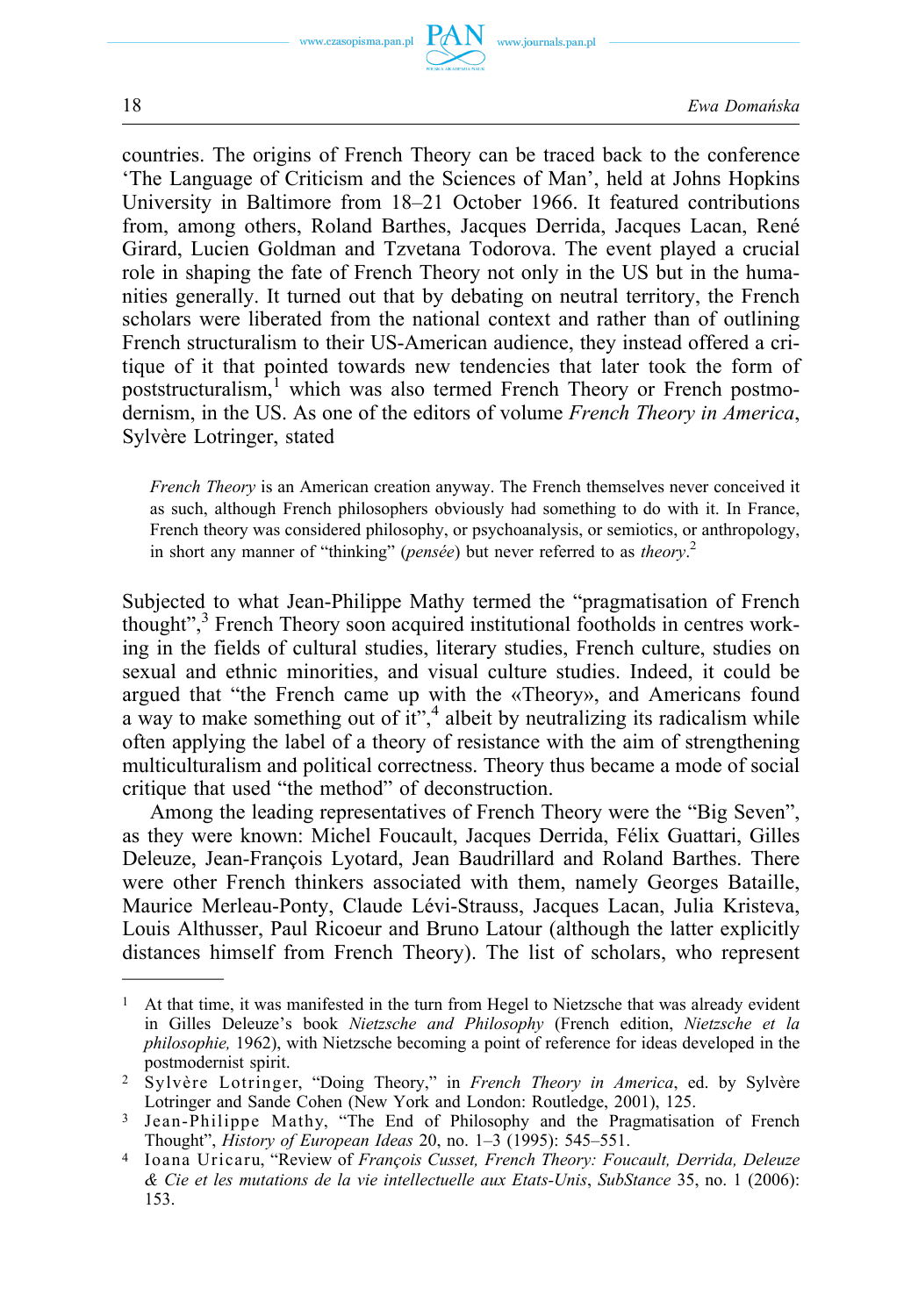

diverse (and sometimes contradictory) approaches, reveals that French Theory is hardly a homogenous phenomenon. It is also difficult to point to a common "nationality" among this group of researchers, not only because of the origins of Kristeva and Todorova, but also because French Theory drew in fundamental ways on German philosophy, with the works of Hegel, Marx, Nietzsche, Freud, Husserl and Heidegger forming the scholars' analytical focus. It is thus not by chance that in Alain Renaut and Luc Ferry's pamphlet/book *La Pensée 68*, Foucault was classified as "*le nietzschéisme français*", while Derrida was deemed "*l'heideggerianisme français*".<sup>5</sup>

## FRENCH THEORY IN POLAND

French Theory has its own history in Poland that saw it become a cultural and historical fact. The work of the translators and philosophers Bogdan Banasiak and Krzysztof Matuszewski contributed significantly to its popularization and emergence in Polish humanities. They published their translations and commentaries in the journal *Colloquia Communia*. Also important were the writings of Stefan Morawski and the publications of two Americanists based in Silesia, Tadeusz Sławek and Rafał Rachwał. While Banasiak, Matuszewski and Morawski interpreted and commented on the original source texts by the French scholars in the 1980s, Sławek and Rachwał read them through the lens of the US perspective.<sup>6</sup> French Theory influenced ways of thinking about literature, philosophy, art and society, while concepts including the abject, deconstruction, deterritorialization, *différance*, discourse, *habitus*, hyperreality, intertextuality, *jouissance*, schizoanalysis and "grand narrative" established themselves in the lexicon of Polish humanities. Even though the most important figures of the French 1968 generation were known in Poland, with Polish structuralism and semiotics inspired by the works of Barthes, Lévi-Strauss and Algirdas Julien Greimas, and even though there were attempts in the 1980s at working with French poststructuralist thought (Foucault), from today's perspective it is clear that the reception of French thought then differed from the approach adopted by the new generation in the 1990s.

Such processes of assimilating knowledge were not unique to Poland. Hence the arguments presented in an article by the Brazilian scholar Juremir Machado Da Silva, with the telling title "The Imperialism of the «French Theory»", seem familiar to the Polish context, too.

French thought domains the world. Notedly the North American University world. By consequence and contamination, no one is free from French influence. […] Brazilians

<sup>5</sup>Alain Renaut, Luc Ferry, *La Pensée 68: Essai Sur L'anti-Humanisme Contemporain*  (Paris: Gallimard, 1985).

<sup>6</sup> See: French Theory *w Polsce* [French Theory in Poland], ed. by Ewa Domańska and Mirosław Loba (Poznań: Wydawnictwo Poznańskie, 2010).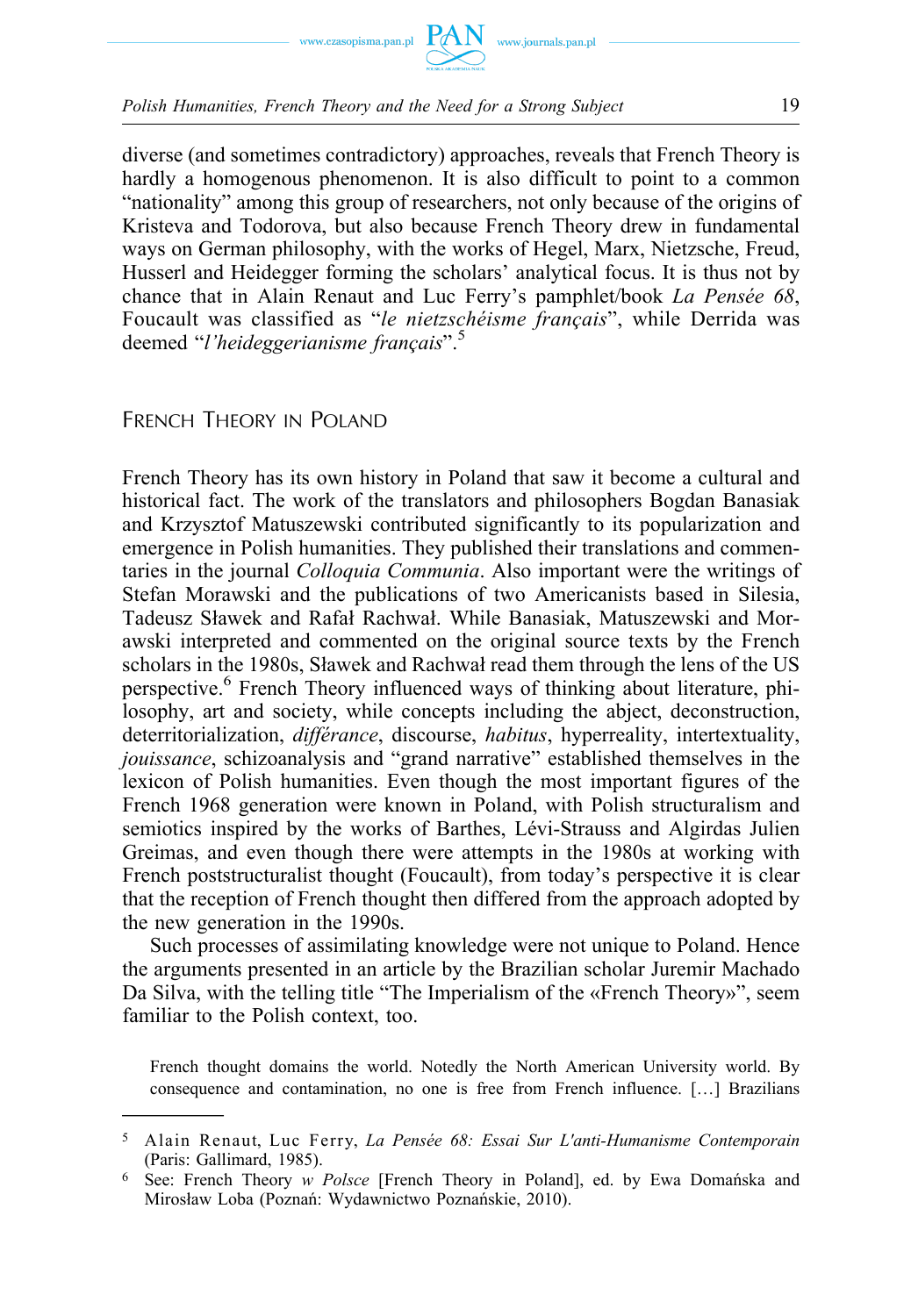www.journals.pan.pl

therefore, at first, read and valorize North Americans. In the meantime North Americans read and valorize the French. From this, comes the first tragical consequence to Brazilians: we are suffering a second hand influence. We have never been that original. Now, to make things worse, we no longer drink from the original fountain. Trend or ideology?<sup>7</sup>

It would seem, however, that such secondary or second-hand reception, typical of peripheral countries, primarily concerned the assimilation of deconstruction and poststructuralism, whereas the influence of structuralism (in Poland at least) took more direct and far‑reaching forms. Within the theory of history, such direct interest in structuralism was manifested in the works of both Jerzy Topolski and Wojciech Wrzosek, as well as later in a subsequent generation of researchers including Maciej Bugajewski (on Paul Ricoeur) and Maria Solarska (on Michel Foucault and French feminist thought). In this article, I am interested in exploring the influence of the US‑American take on French Theory, rather than French thought directly. In the 1990s, the US version of French Theory became exceptionally influential, particularly in discussions on postmodernism.

I would like to propose the hypothesis here that the concept of power- ‑knowledge, which was central to the US‑American adaptation of Michel Foucault's ideas, was transplanted into the Polish humanities and led to a phenomenon that could be termed "the Foucault effect". It became entangled in the processes of democratization and political–economic transformation taking place in Poland in the 1990s, while also contributing to the popularity of French Theory across the humanities. This can be attributed to the fact that French theory was used as an engaged and prescriptive theory, which led to "raising consciousness" regarding power mechanisms, while also promoting an idea of subjecthood as something produced through power relations and lacking agency. I would argue that this kind of thinking, which involves a "determinism of power" and produces a specific figuration of subjecthood, was important and indeed useful in Poland during the period of "transition between orders" in the late 1980s and 1990s. However, it is not relevant to the needs of the twenty‑first century. What I also reflect on here, is whether the introduction of French Theory to Poland served to radicalize Polish intellectuals' activities (likewise in respect of resisting existing conditions) or perhaps instead neutralized them. Unfortunately, what I observe in Polish academia seems to be a neutralization of the potential for resistance: there is a lack of courage and a de‑activization of the subject, which perhaps stems from promoting a vision of universities that accords with the general power-knowledge relations that for Foucault were insurmountable as they are constituted by a web of interlocking dependencies. Rather than discuss the power of dominant structures (such as the state and institutions), I will instead outline the abovementioned problems in such a way that can strengthen the subject after it was stripped of its agency and community in the wake of French Theory. I therefore speak of the subject as agent.

<sup>7</sup> Juremir Machado Da Silva, "The Imperialism of the «French Theory» (about a certain Jean Baudrillard)", *MATRIzes* 1 (2007): 180.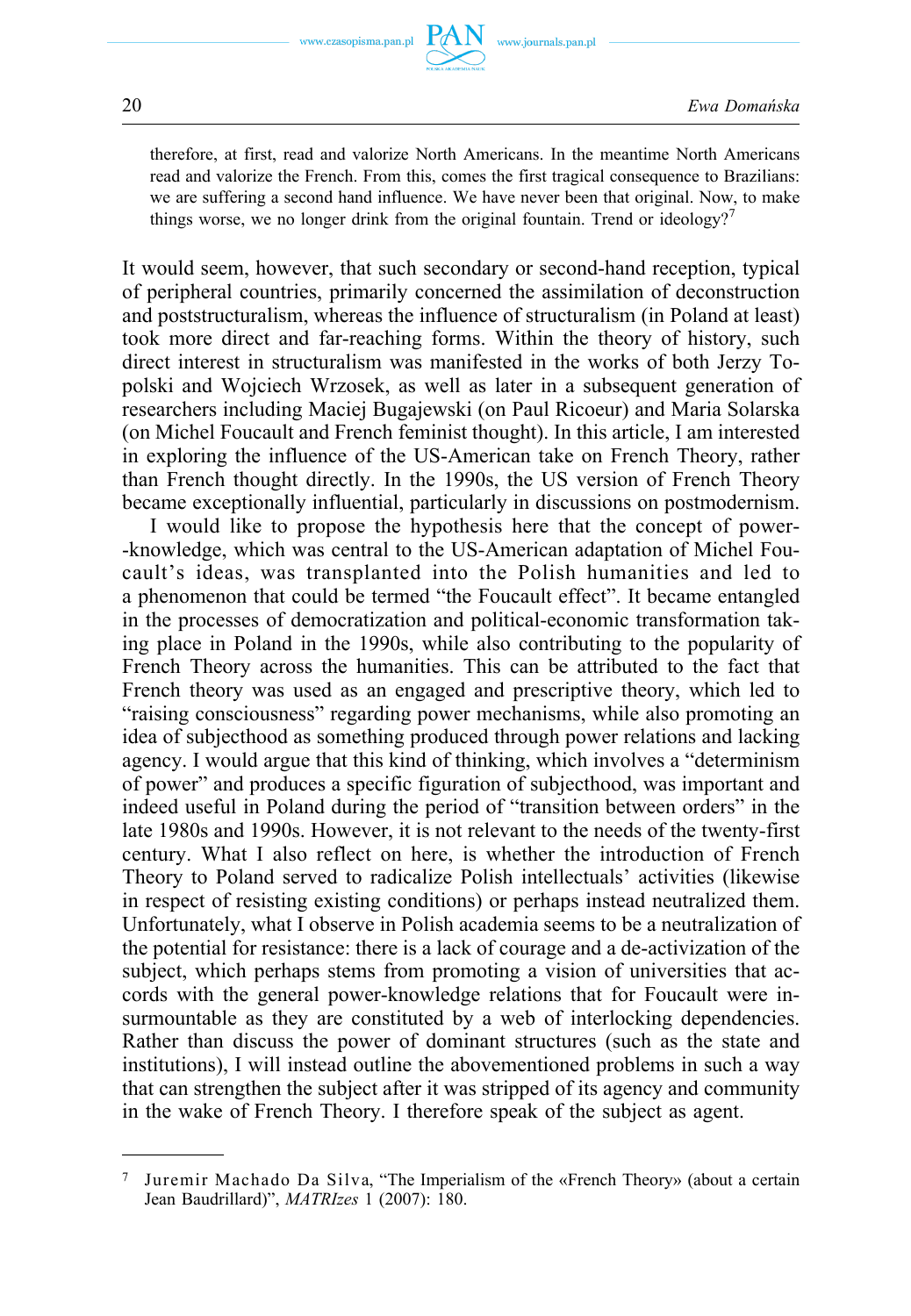

Discussing "The Reception of Postmodernism in Polish Criticism and Journalism", Grzegorz Wołowiec wrote that the early stages of postmodernism in the 1960s and 1970s did not attract significant interest in Poland. The situation shifted, he argued, in 1989, when "with the collapse of communism, it began to be asked, whether postmodernism might actually be suited to postcommunism". And so, Wołowiec continued, postmodernism in the hermeneutic tradition of literary criticism came to offer multi-perspectival reflection on Western civilization, although this tendency started to weaken in the mid-1990s already.<sup>8</sup> (So, at the point when translations of the "canonical" works of French Theory started to appear in Poland).

As far as Polish translations of works by representatives of structuralist-era French theory are concerned, interest emerged through direct contact with France. This applies to the Polish editions of Rolanda Barthes' *Mythologies*  (published as *Mit i znak* – 1970), Claude Lévi‑Strauss' *Tristes Tropiques* (published as *Smutek tropików* – 1960), *Le totémisme* (published as *Totemizm* – 1968), *La pensée sauvage* (published as *Myśl nieoswojona* – 1969), and *Anthropologie structural* (published as *Antropologia strukturalna* – 1970; Michel Foucault's *L'archéologie du savoir* (published as *Archeologia wiedzy* with a foreword by Jerzy Topolski – 1977), as well as to works from other intellectual traditions, such as Paul Ricoeur's *Existence et Herméneutique* (published as *Egzystencja i hermeneutyka* – 1975) and later René Girard's *Le Bouc Emissaire*  (published as *Kozioł ofiarny* – 1987); and Foucault's *Histoire de la folie à l'âge Classique* (published as *Historia szaleństwa w dobie klasycyzmu* – 1987). By contrast, the US‑inflected version of poststructuralist French Theory took hold broadly throughout the humanities after the symbolic year of 1989, when much larger numbers of early‑career scholars (doctoral or early postdoctoral researchers) started to receive fellowships and grants to travel to the United States. The names Jean Baudrillard, Jacques Derrida, Gilles Deleuze, Michel Foucault, and Jean-François Lyotard became increasingly common in Polish publications. It was in their ideas that the then twenty– and thirty-somethings, many of whom are among the leading Polish intellectuals today, sought an alternative to traditional, often Marxist‑inspired, research. Thirsty for new approaches, young humanities scholars lacking access to Western literature, sought out in the USA research questions and theoretical frameworks that would enable them to investigate not only scholarly but also political and existential questions, and in a more satisfying way than was possible with the tools they had been taught in Poland. North American campuses appeared to constitute something of an "intellectual paradise" with their freedom of speech, free‑flowing exchange of ideas, and centres that were responsible for shaping the dominant trends and

<sup>8</sup> Grzegorz Wołowiec, "Recepcja postmodernizmu w polskiej krytyce i publicystyce. Wstępne rozpoznanie" [The Reception of Postmodernism in Polish Literary Criticism and Journalism], *Kultura Współczesna* 3–4 (1996): 11, 13, 17, 18 [11–25], thematic section: "Problemy polskiej recepcji postmodernizmu" [Issues in the Polish reception of postmodernism]. See also: Marek Kwiek, "Polski postmodernizm?" [Polish Postmodernism?], *Kultura Współczesna* 3–4 (1996): 5–10.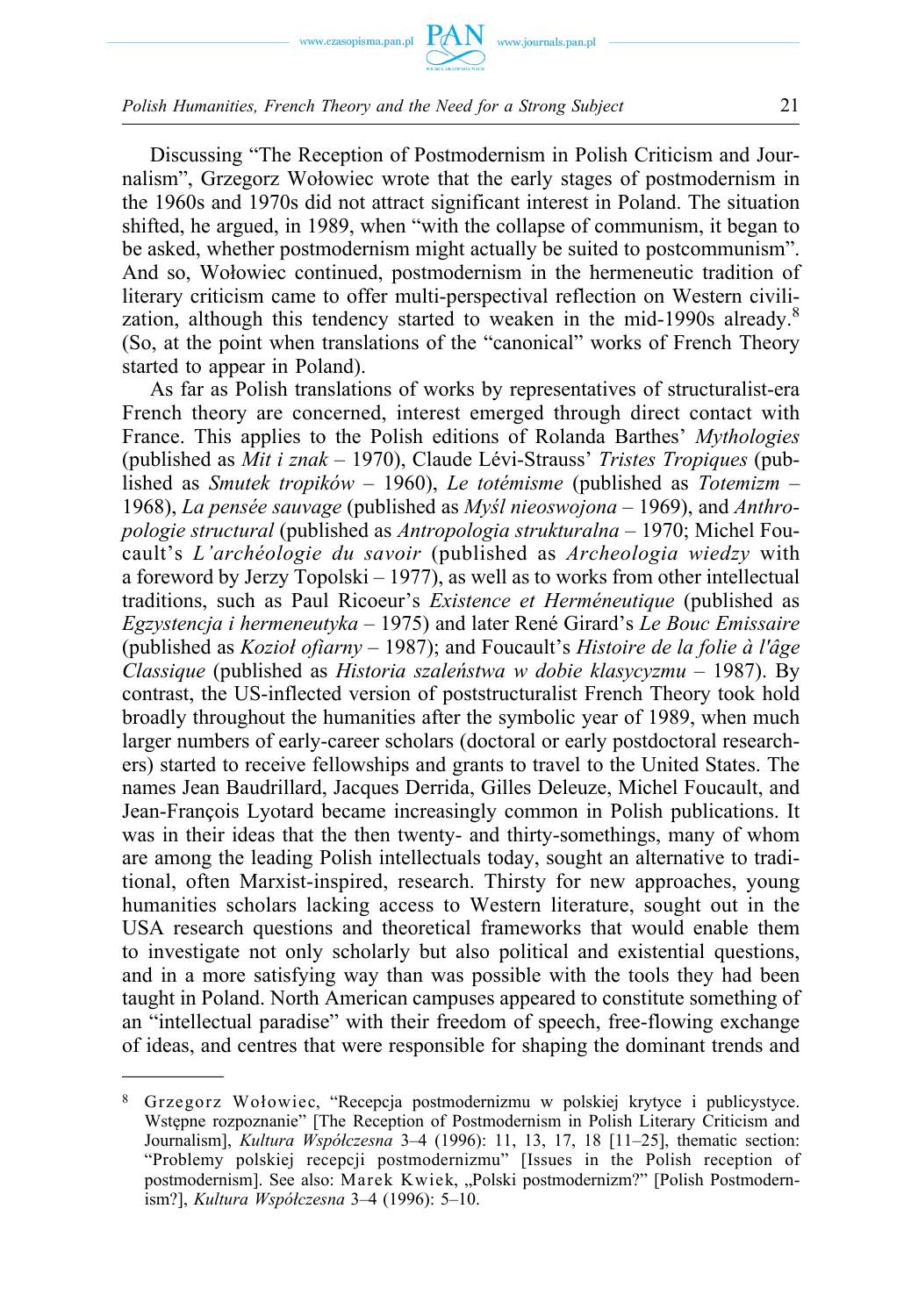

approaches in the humanities. Poststructuralism, Lacanian psychoanalysis, feminism – so simply put, postmodernism with its interest in subjecthood, power- ‑knowledge relations, critiques of metanarratives and its apocalypticism of the end (the end of history, the death of the author, the death of the subject, etc.), offered ideal intellectual nourishment for Polish scholars, for many of whom French theory, which reflected these tendencies, was a point of reference and support in constructing an oppositional consciousness. Thus, the battlefield was clearly defined: on the one side, the old system, "Commies" and politically- ‑tainted faculty still in thrall to old ways of thinking; on the other, "angry young postmodernists" who wanted to change the world and academia by deconstructing its foundations. Postmodernism offered an antidote to communism, while French Theory was the "transformer" of subjecthood that was still battling the problems emerging from the country's transition.

## THEORY AS A PRAXIS OF INTERVENTION

What were the implications of introducing French Theory into Polish humanities (and perhaps, too, Polish culture more broadly)? It can be argued that in the late 1980s and throughout the 1990s, the "postmodernist" French Theory that arrived in Poland by way of North American campuses offered a way of "decolonising the mind", to draw on the term used by the Kenyan writer Ngũgĩ wa Thiong'o, while writing about these ideas was a particular way of both demonstrating and practising freedom. As in the US, French Theory in Poland fitted the "crisis of paradigms". In Poland, this led to a search for alternatives to methods that were to a greater or lesser extent based in a Marxism that was associated with the old system, positivism, analytical philosophy and disciplined structuralism. In a word, then, French Theory offered an instrument of critique, a practical intervention and a way of undermining and deconstructing the foundations of ways of thinking not only about research but also of a certain way of thinking about the world that was based in the old order.

For those who supported the idea of socially engaged intellectuals, French Theory was attractive and appealing, especially as the way it was presented in the US suggested that it promoted the pragmatic application of theories, rather than an abstract understanding of it that was far removed from praxis. There is a certain degree of irony to this given that Polish reservations towards theory were associated with the prescriptive applications of Marxism that determined research directives on how to analyse the past and society. As we know, for Foucault, theory is a praxis, a localized and non-totalizing struggle against power, while Deleuze stated that "a theory is exactly like a box of tools. […] It must be useful. It must function."9 It is also worth recalling Derrida's words

<sup>9</sup> "Intellectuals and Power. A Conversation Between Michel Foucault and Gilles Deleuze," in Michel Foucault, *Language, Counter-Memory, Practice. Selected Essays and Interviews*, edited by Donald F. Bouchard (Ithaca: Cornell University Press, 1977), 208.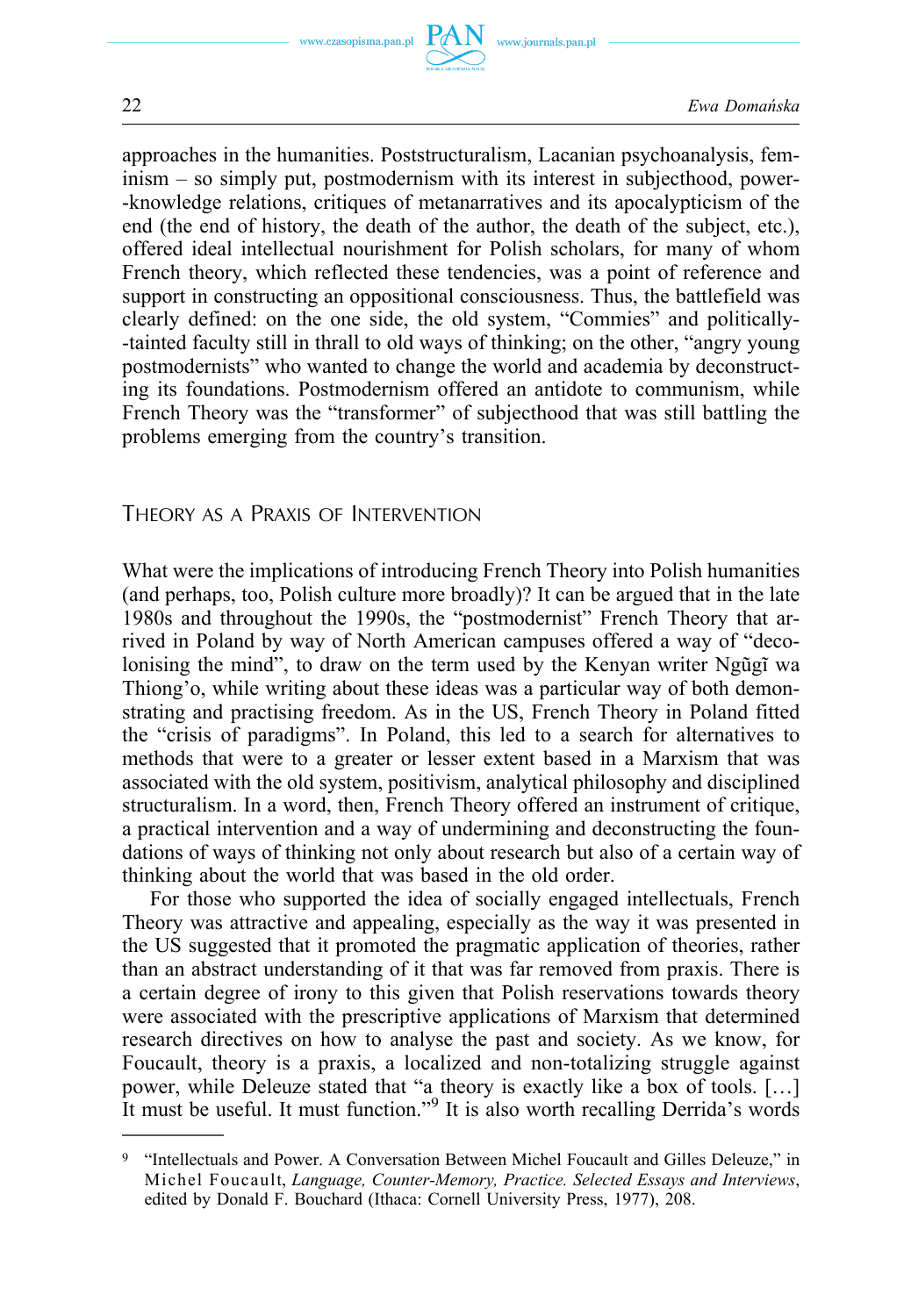

on adopting a stance in philosophy: "Deconstruction, I have insisted, is not *neutral*. It *intervenes*".<sup>10</sup>

Here we touch upon an important question regarding the status and role of theory in and of itself: is theory there to determine "research directives", or is it supposed to be a reflection on a given field of research? The response to this in turn triggers further questions: what are the objectives of contemporary Polish humanities? What research questions are considered important for its future? Which theories and research methods should be promoted in order to meet those objectives? French Theory certainly provides us in Poland with a "space of intellectual experience", but it is also necessary to ask: what is our "horizon of expectation", to use Reinhart Koselleck's terms?

What emerges from the vision of an engaged theory is a vision for a humanities based on it. This would be a practical, performative, active humanities, a humanities of deeds and agency that not only thinks about the world but also changes it, or at least influences the changes taking place in it. It is a paradox that while promoting a vision of humanities and researchers as active agents, the interest in French Theory came to focus on texts, tropes, signs, fleeting and ambivalent meanings, and a subject deprived of essence and coherence, whose death and end was presupposed by this theory. It is ironic that the debates over the relations between politics and academia (i.e. power and knowledge), which were  $-1$  believe – fundamental to the transplantation of French Theory to Poland, made reference to Foucault's findings. Indeed, he analysed the workings of power and attributed knowledge to agents on this subject, without, though, ever suggesting a way of escaping this all‑encompassing relationship. Perhaps, then, this approach was actually disempowering?

Was it not the case that French Theory – and this is precisely what US- ‑American Marxists critique it for – transformed specific social problems into discussions about texts, while the idea of conflict became a metaphor and "class, race and sex struggles" were replaced by disagreements between texts? In other words, did the introduction of French Theory into Polish academic circles lead to the political radicalization of scholarly debates, or – paradoxically – did it neutralize them? Particularly interesting in this context is the remark by the postcolonialist scholar Sumit Sarkar, the only person to quit the editorial board of the journal *Subaltern Studies* in protest at the "poststructuralist turn" that also reached the postcolonial school of militant historiography. Sarkar argued that the subaltern studies scholars' subsequent research "betrayed" their initial ideals by separating theory and empirical studies of the realities of struggle. In his view, poststructuralism and postcolonialism (as a direct avatar it also an direct embodiment of French Theory<sup>11</sup>) are two research tendencies that resulted not

<sup>10</sup> "Fragment of a letter from Jacques Derrida to Jean-Louis Houdebine. July 15, 1971", in Jacques Derrida, *Positions*, transl. Alan Bass (Chicago: The University of Chicago Press, 1981), 93.

<sup>11</sup> Postcolonialism is considered "a direct avatar" of French Theory by François Cusset, author of the book: François Cusset, *French Theory. How Foucault, Derrida, Deleuze, & Co.*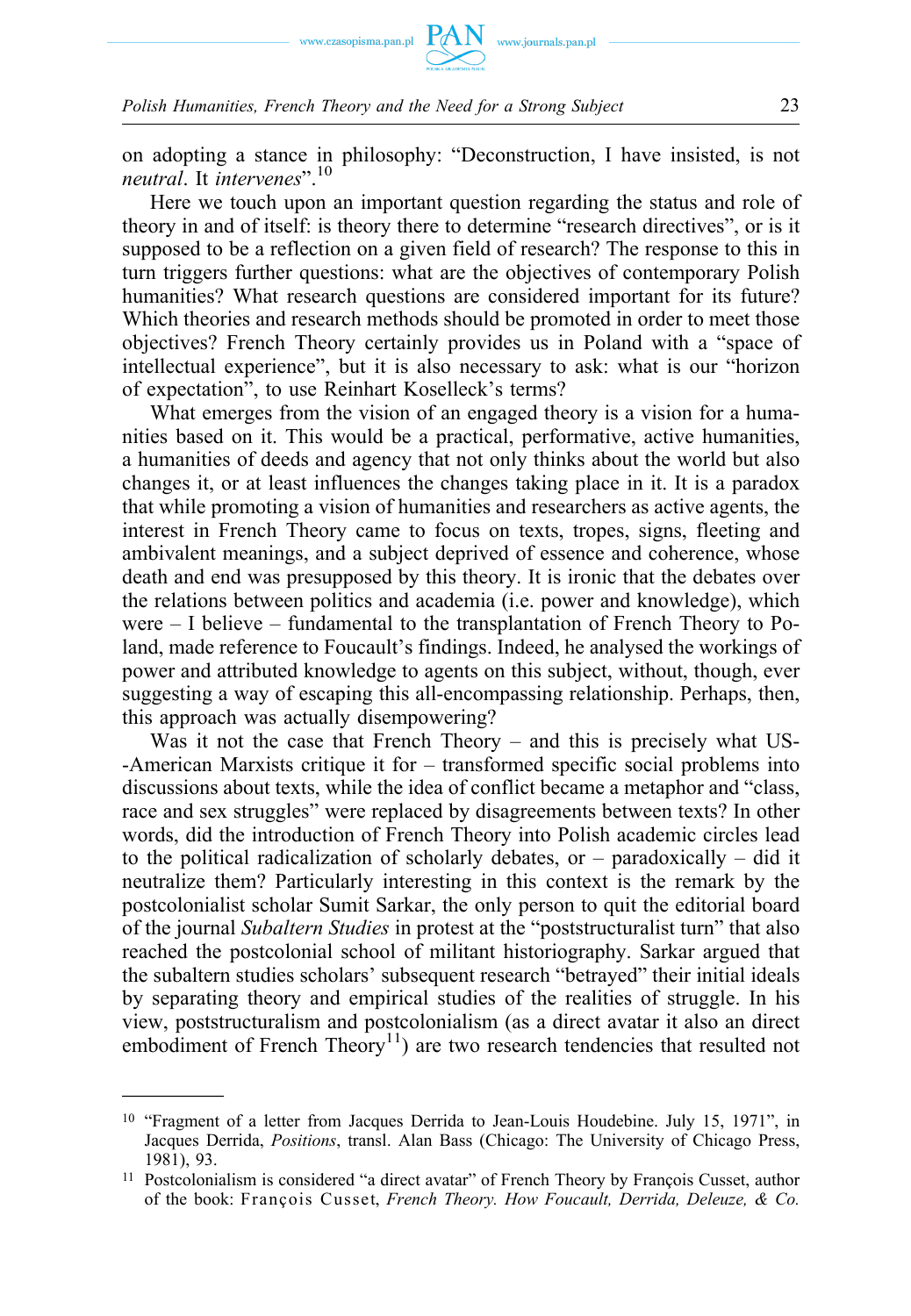



from revolutionary practice but rather from a dearth of revolutionary verve.<sup>12</sup> If we pursue this line of thought, then perhaps we could also argue that intellectuals lacking "revolutionary verve" were involved in the continuation of political transformation after 1989 in Poland, which took place primarily in texts (in scholarly studies, literature and journalism), rather than in political practice. But perhaps the opposite was the case? Maybe French Theory in Poland became a form of intellectual counter-culture at universities, shaping a kind of "oppositional culture" that treated the "margin as a space of radical openness" (bell hooks), with its influences only becoming fully evident once its representatives acquired the status of independent faculty members?

# THE LIMITS OF FRENCH THEORY

As a participant of various seminars in anthropology, archaeology, literary studies, philosophy, sociology and art theory in the 1990s at the University of California – Berkeley, Cornell University and Stanford University, I was most fascinated by the mantra based on Foucault's words that was repeated in various classes: "power produces knowledge" ... "power and knowledge directly imply one another" ... "history is the discourse of power". This mantra is, of course, a US product because it is the North American reading of Foucault (obsessed by sex and violence) that made power-knowledge relations the central idea of Foucault's theory.<sup>13</sup> This theory was used to reveal the mechanisms of power, the problem of exclusion and discrimination, to define victims and oppressors, with Foucault appointed leader of the struggle for justice for the oppressed and silenced minorities.

It was only years later that I realized what made these slogans so persuasive. Indeed, they had exerted significant influence on my interest in the entanglements of the theory of history and historiography with questions of power, politics and ideology. Firstly, then, French Theory in the US was often sold in the form of catchy quotes, marketing slogans and condensed excerpts of texts published in user‑friendly student readers that tended to simplify sophisticated arguments (not to mention English-language translations of French texts that

*Transformed the Intellectual Life of the United States,* transl. Jeff Fort (Minneapolis, London: University of Minnesota Press, 2008), 141.

<sup>12</sup> Sumit Sarkar, *Writing Social History* (Delhi: Oxford University Press, 1997), 83–83 and 106–107.

<sup>&</sup>lt;sup>13</sup> Foucault himself wrote that "it is not power, but the subject, that is the general theme of my research." Michel Foucault, "The Subject and Power", in *The Essential Foucault. Selections from the Essential Works of Foucault 1954–1984*, ed. by Paul Rabinow and Nikolas Rose (New York: The New Press, 2003), 127. On the other hand, it is possible to trace different stages in the history of Foucault's thought, where the focus is on different themes. Thus, in the 1970s in *Discipline and Punish*, the first volume of *The History of Sexuality*, he focused on the question of power, while in the early 1980s, the question of subjecthood prevails in the second and third volumes of *The History of Sexuality*.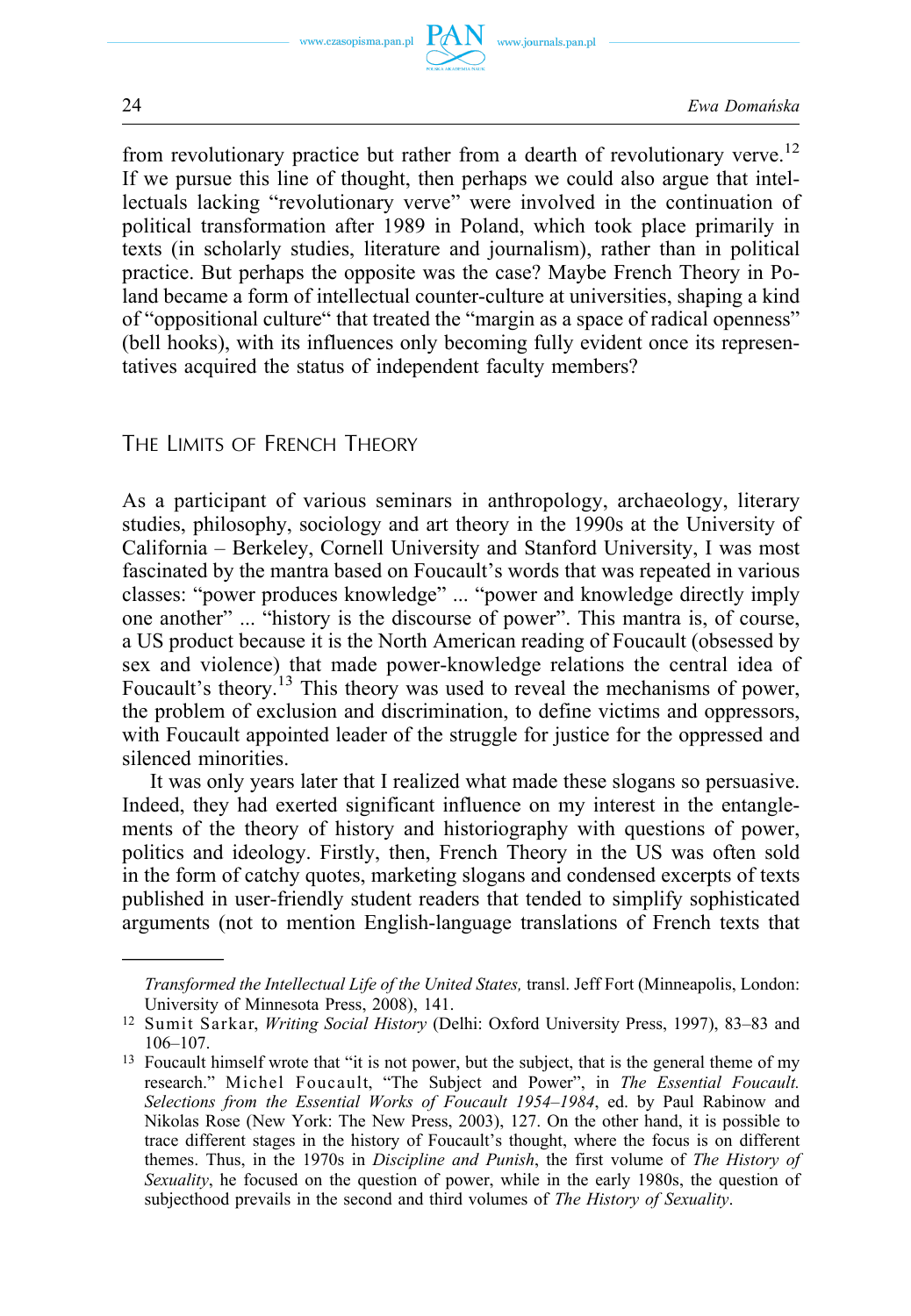

themselves were part of the process of adapting the theory to US demands by selecting specific aspects of theory and certain concepts that translators happened to think were important); secondly, these theories were served up in such a form that they appeared to be practical, i.e. they helped to understand contemporary realities; thirdly, they were not conservative but critical and encouraged change. In the US‑American take on them, questions of agency focused on the "weak subject" who was weak in terms of adaptability and elasticity, which were traits required to fulfil the US ideal of being "self-made". This was evident in slogans such as "it doesn't matter who you are, all that matters is who you will be" and those that seem to say: "the system needs you" (where the system is understood not as the dominant system of power but as a system of building oppositional structures) and "you can change something too" (hence the exceptional success of the Wachowskis' *The Matrix* movie that was based on Foucault's ideas). I think that François Cusset, author of the book *French Theory. How Foucault, Derrida, Deleuze, & Co. Transformed the Intellectual Life of the United States*, is very much right in arguing that "in a country where the only thing that counts is the 'application to education' in order always 'to substitute, insofar as possible, doing for learning' (as Hannah Arendt observed), the question becomes whether deconstruction can be taken up for practical purposes, whether it is usable and capable of multiple applications."<sup>14</sup> The emphasis on practical use and applicability also reached Poland. As in the United States, the deconstruction of truth, objectivity, metanarratives and reason was translated directly into the critique of these concepts through the lends of "race, class, gender", as theory was employed in the service of identity politics, questions of multiculturalism, political correctness, human rights, and so forth. Intentionally or not, in this context, too, Foucault became the theorist of "resisting subjects".

At this point, however, a certain problem emerges that points towards the limitations of Foucault's theory (particularly where it should serve as a point of reference for political struggles conducted by various "oppressed groups"), namely: "the agency question (or problem) in Foucault", as it is often described. Firstly, his understanding of a subject's agency (and the subject in general as being produced at the nexus of power-knowledge relations) does not make the subject an agent of revolutionary struggle; secondly, as Foucault wrote, resistance can never be located outside relations to power, which means that his ideas are fairly deterministic.<sup>15</sup> As an aside, I would argue that the performative turn that has taken place in contemporary humanities, bringing with it interest in the

<sup>14</sup> Cusset, *French Theory,* 120. See Stanley Fish's review of this book, which led to passionate debate in hundreds of blog posts. Stanley Fish, "French Theory in America." *New York Times blog "Think Again"*, April 6, 2008, [http://fish.blogs.nytimes.com/2008/04/06/french](http://fish.blogs.nytimes.com/2008/04/06/french-theory-in-america)[theory-in-america](http://fish.blogs.nytimes.com/2008/04/06/french-theory-in-america) (accessed: 24.01.2021).

<sup>15</sup> Foucault has been criticized by scholars working on minorities and postcolonialism for his inability to transcend power relations and for his limited conception of resistance strategies. "If, as Seyla Benhabib puts it, «for Foucault every act of resistance is but another manifestation of an omni-present discourse-power complex», then how can power possibly be resisted?", asks Nealon. Jeffrey T. Nealon, *Foucault Beyond Foucault. Power and its Intensifications since 1984* (Stanford: Stanford University Press, 2008), 96.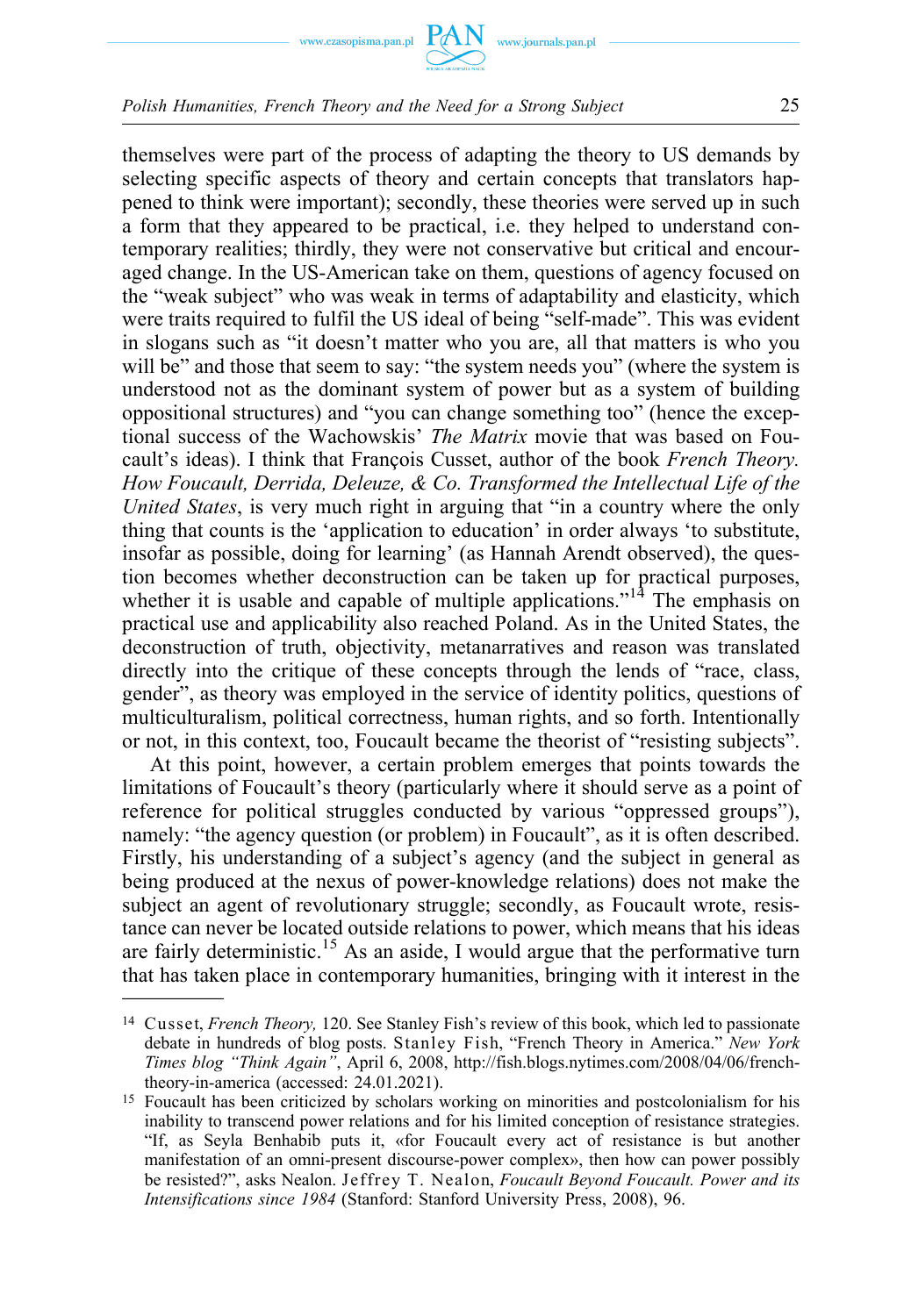

26 *Ewa Domańska* 

question of agency (not only of people but also of things), is a response and reaction to the "Foucault effect" with its deterministic notion of power. This is an exceptionally important element not only of Foucault's theory, but of French Theory in general, which should be explored when considering its historical implications and the role it played, and indeed continues to play, in Poland: the figure of the elastic and weak subject was ideal during the transformation period but, as ethnic studies and postcolonial studies have shown, the idea of the weak subject cannot function effectively in communities and groups that have already achieved independence. This also applies to concepts related to collective subjecthood, such as diaspora, hybrids, and border/land communities that were intended to prevent universalization and essentialization. Ella Shohat has noted that denying agents/communities an "essence" turns them into weak subjects that are often susceptible to neocolonial manipulations and incapable of resistance and survival.<sup>16</sup> Studies on Foucault published after 2000 in the US seem to stress such tropes that support today's efforts both escape totalizing ideas of power-knowledge and to ensure "the return of the strong subject" who would then be located outside mechanisms of power. More recent scholarship also offers reflections on biopower (which, paradoxically, brings us back to our starting point, although the very act of drawing attention to the need to move away from the idea of the subject as determined by power-knowledge relations is in itself significant). $17$ 

# THE FOUCAULT EFFECT

The fading fascination with French Theory in the United States became evident in the mid‑1990s already, with the passing of some of its leading representatives (Deleuze 1995, Lyotard 1998, Derrida 2004, and Baudrillard 2007) contributing to this trend. The turn towards theory and texts, which prevailed in the 1970s and 1980s primarily thanks to the expansion of French theory, was replaced by a turn away from theory and towards empiricism and materiality, as became evident in the late 1990s and confirmed with the symbolic date of 9/11. French thinkers faced increasing criticism for their Eurocentrism, elitism, favouring impotent subjects, fetishizing language, their obsession with the subject *le féminin*, where a hidden Catholicism became evident, and for their "pathological metaphors" of the end, death, apocalypse and ruins.<sup>18</sup> In 2003, Didier Éribon,

<sup>16</sup> Ella Shohat, "Notes on the «Post-Colonial»." *Social Text* 31/32 (1992): 109–110.

<sup>17</sup>These themes are explored in, for example, Nealon's book *Foucault Beyond Foucault* and by Eric Paras in *Foucault 2.0. Beyond Power and Knowledge* (New York: Other Press, 2006). Paras emphasizes particularly that the courses that Foucault taught in 1979 and 1980 at Collège de France show that his thinking was moving towards the idea of a "strong" subject (p. 102).

<sup>18</sup> See: Jean-Philippe Mathy, "French Theory in the United States," in Jean-Philippe Mathy, *French Resistance. The French-American Culture Wars* (Minneapolis: University of Minnesota Press, 2000), 46ff.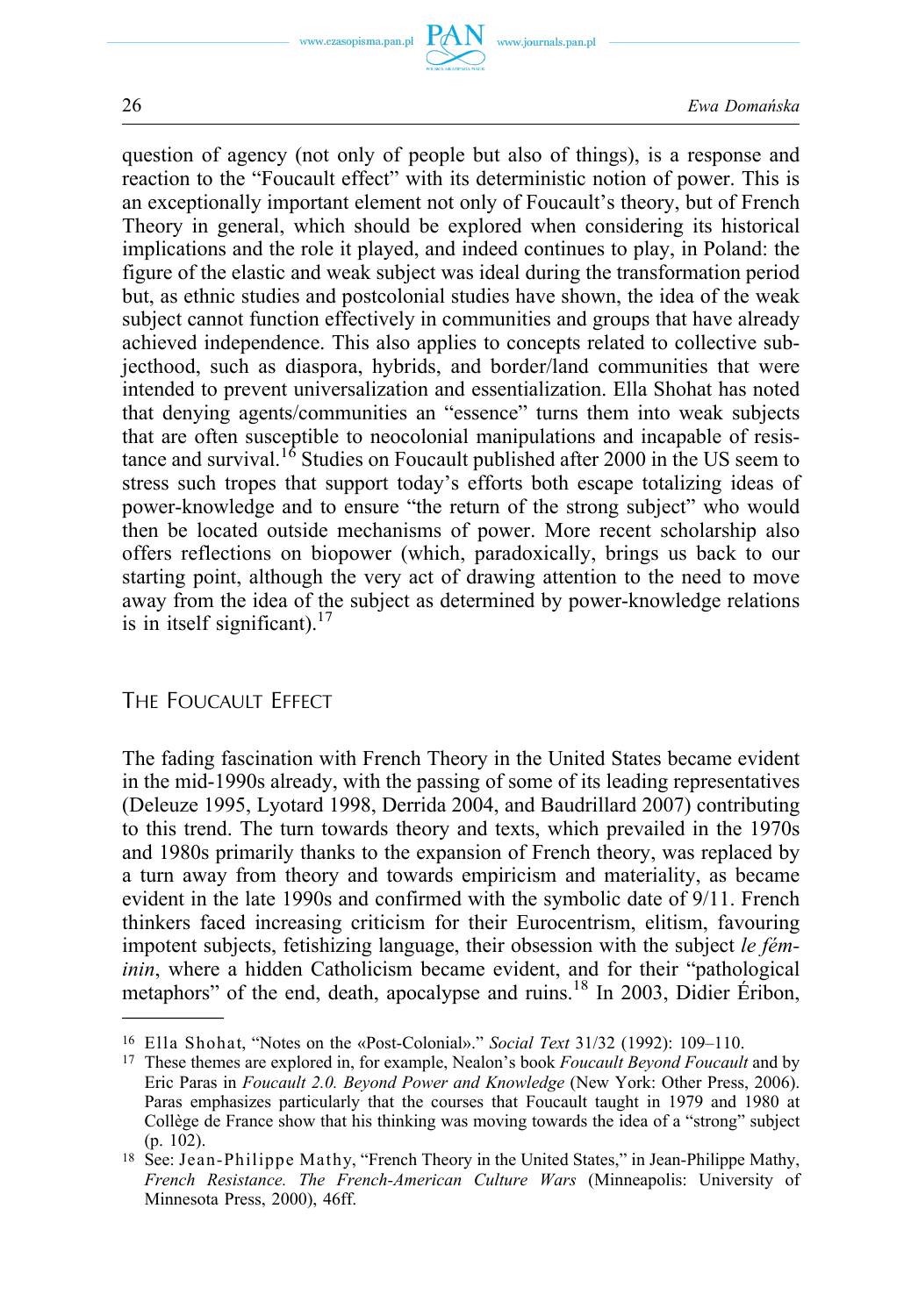

who was known for his biography of Foucault, $19$  taught at course at UC Berkeley titled "The Seventies Revisited", where he presented French Theory as part of a fashion for things retro, offering a summary of its main ideas and significance for contemporary research. In the past decade, criticism and revision of French Theory has been normalized and neutralized, with research on the subject institutionalized while representatives of the field have become classics, with their texts now part of the canon.

As I mentioned above, we have been impacted by "the Foucault effect", which is a series of unfavourable and disempowering consequences resulting from the overinterpretation of a deterministic and totalizing vision of power and concept of power‑knowledge relations that were adapted for US realities. Of course, this phenomenon is symptomatic of many thinkers who are considered the founding fathers of various research approaches and trends. Thus it is possible to speak not only of "the Foucault effect", but also of "the Freud effect", or indeed "the Girard effect", all of which relate to theories that create a certain totalizing vision of the world and a mode that involves providing explanation through the prisms of structuring categories that organize the world, such as power, knowledge, violence, unconsciousness, etc. Thus, if we can be convinced that people are driven by complexes and desires, for example, or that we live in a world ruled by power-knowledge relations, then it is difficult to abandon such visions of the world because they are models that organize the way we think about the world, meaning that in some sense it is rendered predictable and therefore safe. I believe that it is worthwhile seeking out research material that undermines such theories and thus encourages us to avoid saying "yes" ("yes, things certainly are like Freud, Girard, Foucault wrote") but instead leads us to find that "no, things are not (always) like that".

"The Foucault Effect" is also rooted in the fact that while the representatives of French Theory laid bare the foundations of modern thought and knowledge production, they ultimately failed to offer a basis (or hope of one) for a new paradigm. They showed how the system works, but not a way out of it. French Theory was necessary and useful as an intervention, critique and contestation of the dominant ways of thinking and conducting research in the 1980s, and as such it also acquired the status of a form of social critique. The tendencies that emerged on the back of French Theory are interventionist, critical, insurrectional and militant (militant history, militant anthropology), but they are not "construc-

<sup>&</sup>lt;sup>19</sup> Didier Eribon, *Michel Foucault*, transl. Betsy Wing (Cambridge, Mass.: Harvard University Press, 1991), French edition – 1989. There are many books and articles that discuss and summarize the impact French Theory has had on US-American culture and academia. Beyond Cusset's *French Theory* and Sylvère Lotringer and Sande Cohen's edited volume *French Theory in America* mentioned above, other notable works included: *Hatred of Capitalism. A Semiotext(e) Reader*, ed. by Chris Kraus and Sylvère Lotringer (Los Angeles: Semiotext(e), 2001); Jonathan Culler, "French Theory Revisited," *Contemporary French and Francophone Studies* 8, no. 1 (2014): 4–13, theme issue: French Theory (here French Theory in China is discussed); Jason Demers, *The American Politics of French Theory. Derrida, Deleuze, Guattari, and Foucault in Translation* (Toronto: University of Toronto Press, 2018).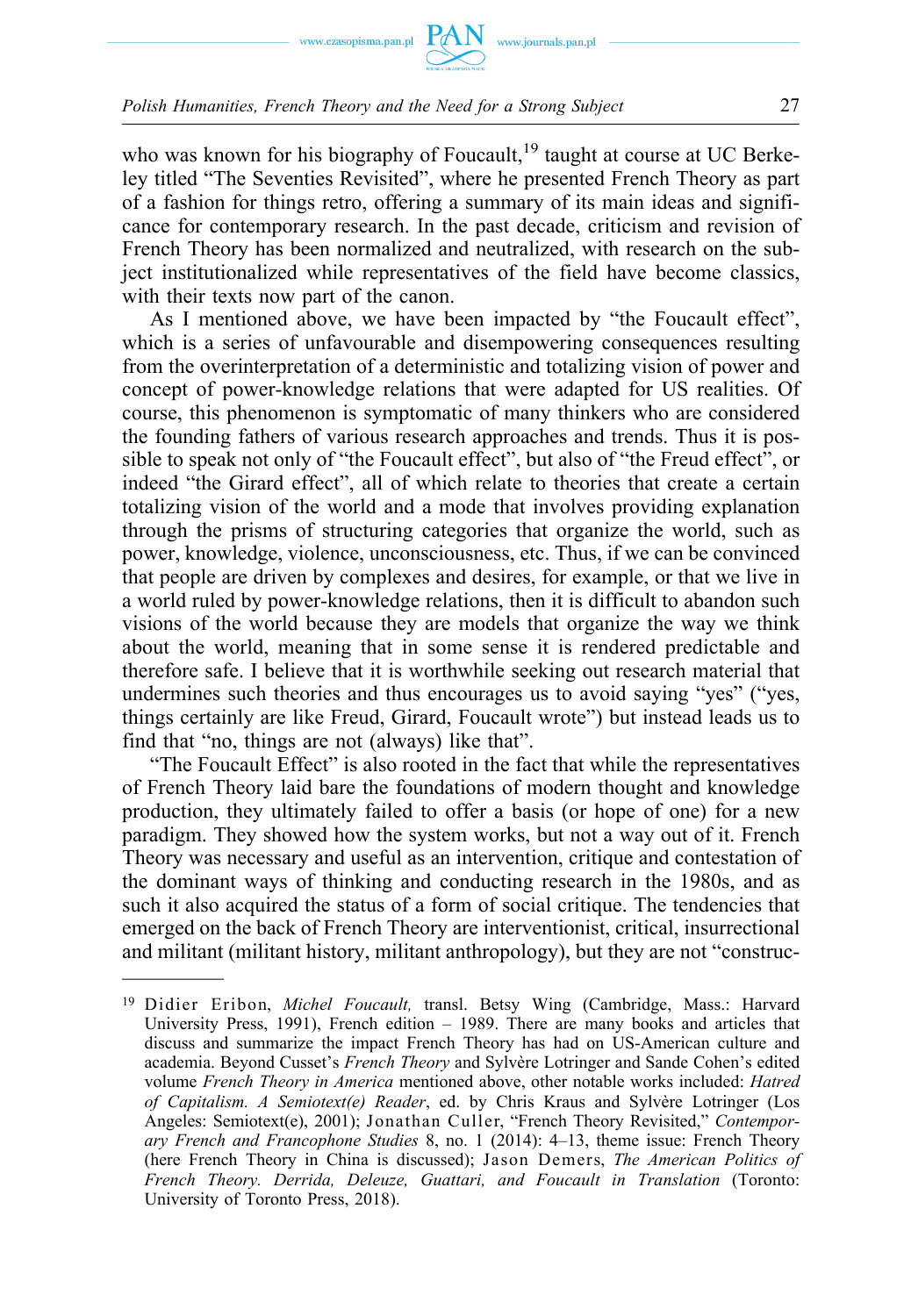

28 *Ewa Domańska* 

tive". French Theory taught a critical approach to texts, as well as suspicion and resistance towards established conventions, yet the path from criticizing and undermining traditions in the humanities towards creating a critical humanities is long and challenging. I therefore have the impression, it bears repeating, that French Theory might offer lessons in how to lay bare and undermine foundations, but it does not offer lessons in how to build new approaches that might emerge from such critique. Following the all too necessary and indeed refreshing "revisionism" of French Theory, what we need now, I would argue, is not just to borrow and adapt foreign approaches and theories, but to develop our own capabilities in this area, with international ideas providing inspiration but not ready-made tools. Aren't such borrowings and adaptations indeed a form of self‑colonization? While we were able to use French Theory in the 1980s and 1990s to "decolonize our minds", it is time now for Polish ideas to contribute to the development of humanities around the world. One step towards this involves returning to the problem posed at the outset of this article: how can research questions be formulated that we consider important for the future and how can we outline effective objectives for humanities scholarship. (Of course, even presenting the problem in this way presupposes that scholarship should be useful, although it is not, of course, economic relevance that I have in mind here. Certainly, there will be a great number of scholars who will continue to state that the basic aim of research is searching for the truth.<sup>20</sup>)

Drawing on my reflections on French Theory, I would like to outline two chief priorities for Polish humanities that also present a challenge for Polish scholars' work in the field of the theory of history: 1. I consider the main priority to be Poland's intellectual deprovincialization. I think that the time for necessary borrowings, which emerged in part from a lack of access to the latest scholarship, is long gone. It is now time to create our own intellectual tradition of theoretical thought that would complement global tendencies in the humanities, while also supplementing it with original contributions. In light of this, I have wondered why Polish scholars are marked by a certain impotence when it comes to creating their own theoretical conceptions. Why is it that Poland does not generally produce "founding fathers (or mothers) of discourses"? My hypothesis would be that historians demonstrate a dislike of theory as a result of the legacies of the one true theory for analysing everything that was, in the past, Marxism (this is related to the fears that theories are at the same time ideologies that are necessarily either revolutionary or conservative). Thus, there is a lasting separation of theory and praxis (either there are theorists of history, or practicing historians, with a few notable exceptions among scholars mainly in economic and social history who manage to combine both). The second objective: 2. to move away from treating theory as a ready‑made toolbox to be applied

<sup>20</sup> See: Andrzej Białas, "Złudzenie użyteczności sterowanej" [The Illusion of Guided Utility], in *Polskie nauki humanistyczne i społeczne w nowym stuleciu, w nowej Europie*  [Polish Humanities and Social Sciences in a New Century, in a New Europe] (Warszawa: Wydawnictwo IBL, 2006), 19–20.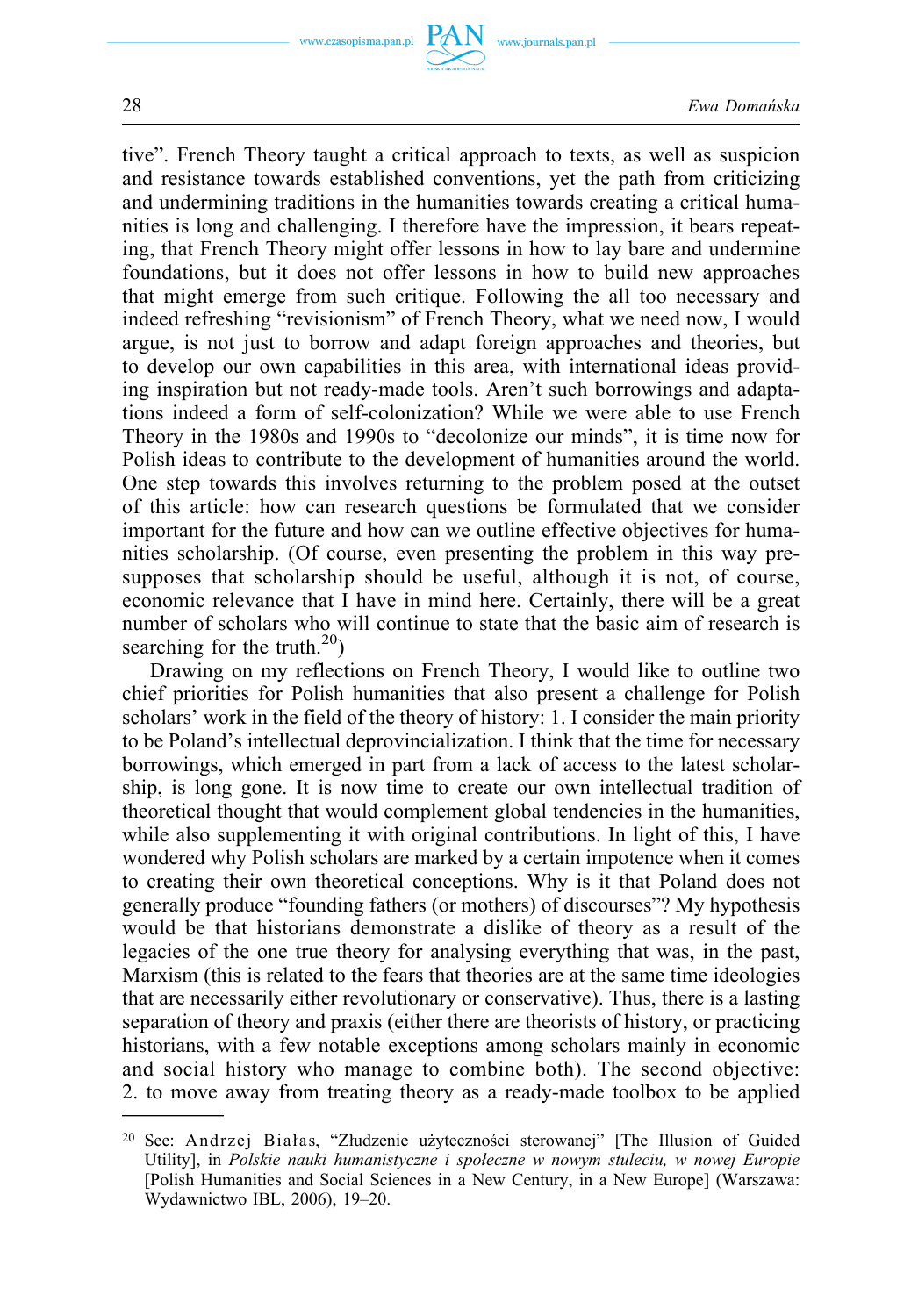

in analyses of research material. In addition to this, it is necessary to reunite theory and praxis.

There is no doubt that humanities in Poland has been irrevocably changed by the fact that it is now co-created by scholars who have studied French Theory and experienced US‑American campuses. There are many aspects of French Theory that have been transplanted to Polish humanities and which fitted perfectly with the political‑economic transformation that took place in the 1980s and 1990s. These elements include the creation of space for dialogue between theory and practice, $21$  addressing questions related to subjecthood (including identity politics and issues of national, religious and sexual minorities, while political correctness also reached Poland, as evident in the term *Cygan* [Gypsy] being replaced by *Roma*). They are also evident not so much in the shift away from metanarratives but rather in the efforts to reveal the threats posed by totalizing tendencies (evident no only in communist ideology, but also in the Christian "metanarrative"). The question of power‑knowledge also found fertile ground in Poland and, more recently, French Theory has proven useful in research on Poland's post-dependency syndrome, on memory (Pierre Nora and Paul Ricoeur), on political attitudes (Jacques Rancière), biopower (Foucault and Giorgio Agamben, the latter reaching Poland via the US), universalism and ontology (Alain Badiou), and on materiality, thing studies and technoscience (Bruno Latour).

French Theory has become deeply embedded not only in how we think about scholarship but also in university structures and in curricula. Various centres and chairs of cultural studies, gender studies, comparative literature, popular culture have emerged in Poland, while there is growing pressure to conduct interdisciplinary research, which has also gained greater acceptance. There are also courses and lecture series on postcolonial studies. The influence of French Theory has also become evident in the post‑Solidarity dynamism of Polish intellectuals' socio-political activism in relation to feminist movements, gay rights and hybrid borderland cultures. In Poland, we learned from Foucault that freedom (like power) is a praxis that is not possessed but performed.

At some point, however, I felt overpowered by thinking about power- ‑knowledge relations, about oppression, victims, marginalization and exclusion. We are all victims of the "Foucault effect", which has formatted our thinking so that we conceive of the world in terms of power‑knowledge without offering any hope of escaping a world ruled by power relations. I will therefore pose the question: what has theory done to us? And what has Foucault done to us? I am not arguing, of course, that he is not important or that the power-knowledge nexus is not important, just as I am not negating the significance of victims' discourse or discussions about various forms of oppression. I am wondering, though, how to position these questions within a different interpretive and

<sup>&</sup>lt;sup>21</sup> Cusset states that "if French theory managed to take root in the United States, it was because there was a fundamental interest in theory rather than in France itself." Cusset, *French Theory*, 273*.*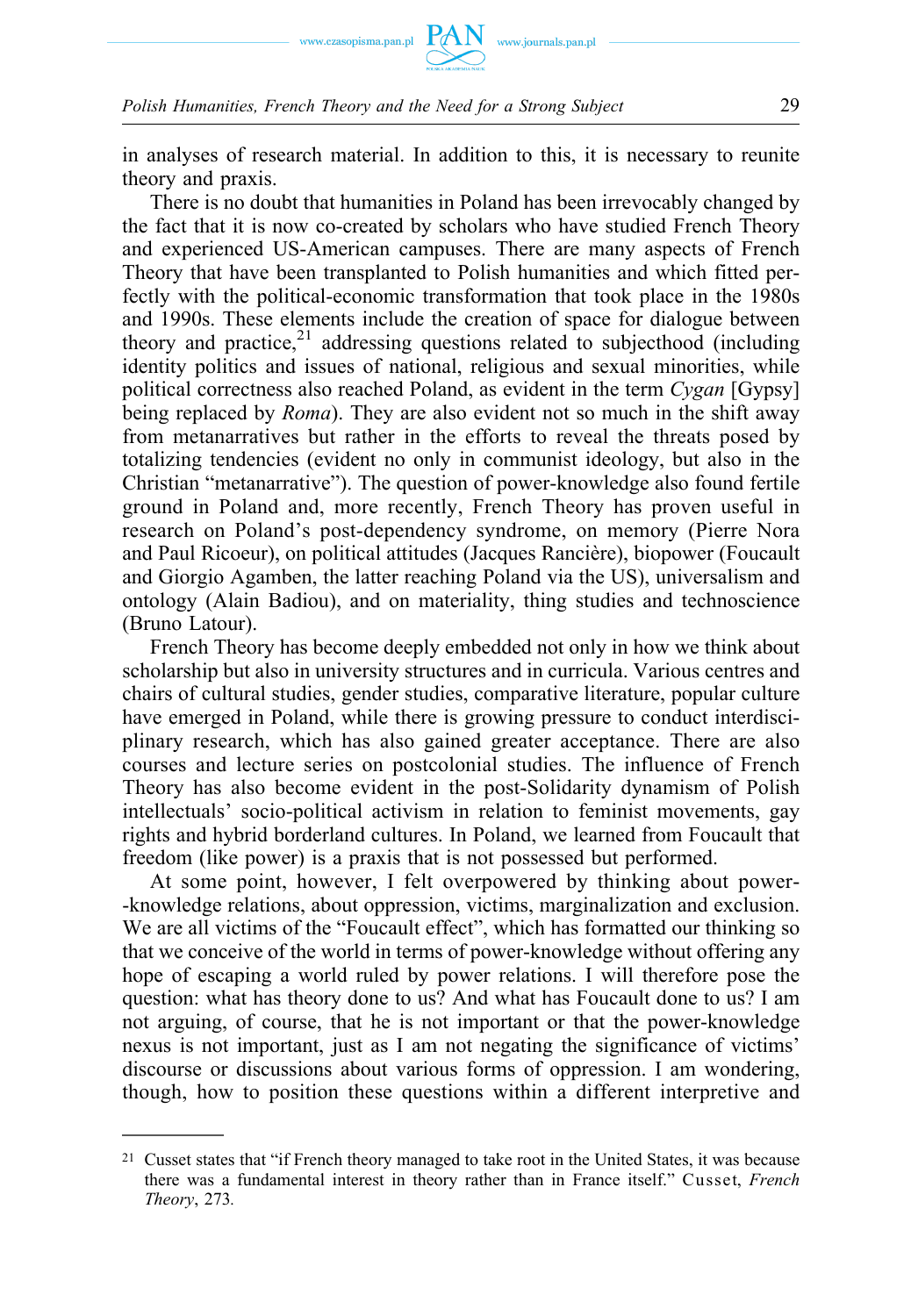www.journals.pan.pl



theoretical framework, and how to employ different analytical categories; in a word, then: how to transcend power-knowledge? Is the declaration that everything is political not as deterministic as stating that everything is discourse or text? Is there not something absurd about the "spiral of power", whereby each emancipation is followed by another (albeit different) wave of repression unleashed by previous victims?

"Foucault go home!" "Forget Foucault", I would say, noting on the one hand to the tendency of French Theory to retreat to France, while on the other hand pointing towards Jean Baudrillard's famous essay.<sup>22</sup> As I have outlined above, it is not a matter of declaring that Foucault (and French Theory) are unimportant or uninspiring, but rather of stating that they are by now part of the history of humanities. The heretic has long since become a classic. What is important, however, is to historicize French Theory in the context of how it functioned in the specific socio‑political conditions of US realities. Rather than applying instrumentally to Polish research material the ways of thinking and interpretive frameworks offered by this theory, it would be worthwhile moving away from them. There is still much work to be done, however, on developing a Polish theory of the humanities that would treat Western thought as a source of inspiration, rather than a toolbox that offers ready-made analyses and interpretations of Polish source materials.

## TOWARDS A STRONG SUBJECT

Since the attacks on the World Trade Center in 2001, an event that put a symbolic end to postmodernism, researchers attentions have shifted away from humans and towards subjecthood and the unintentional agency of animals, plants, things and the environment. This shift from the human to the non-human has, I would argue, displaced or perhaps masked frustrations stemming from the feeling that the changes taking place in politics, academia and private life are increasingly experienced an something resulting from powerlessness rather than from actual actions. Constructivism, post-structuralism, anti-essentialist narrativism, anti‑fundamentalism and the affirmation of the liquid subject constituted through discourse or power‑knowledge relations, have denied the agency of the subject. But avant-garde trends in the humanities are seeking to restore this agency. Paradoxically, this is something that often emerges in critiques of anthropocentrism and discussions of the Anthropocene, both of which recognize humans' power to bring about change on the geological and planetary scales, while being powerless to effect political change.

In the wake of postmodernist voices declaring the death or end of the subject, the current tendencies that reveal the growing totalitarian inclinations of various

<sup>22</sup>Jean Baudrillard, *Forget Foucault & Forget Baudrillard, an Interview with Sylvere Lotringer* (New York: Semiotext(e), 1987), 2nd edition. 2007 (French edition: *Oublier Foucault*. Paris: Galilée, 1977).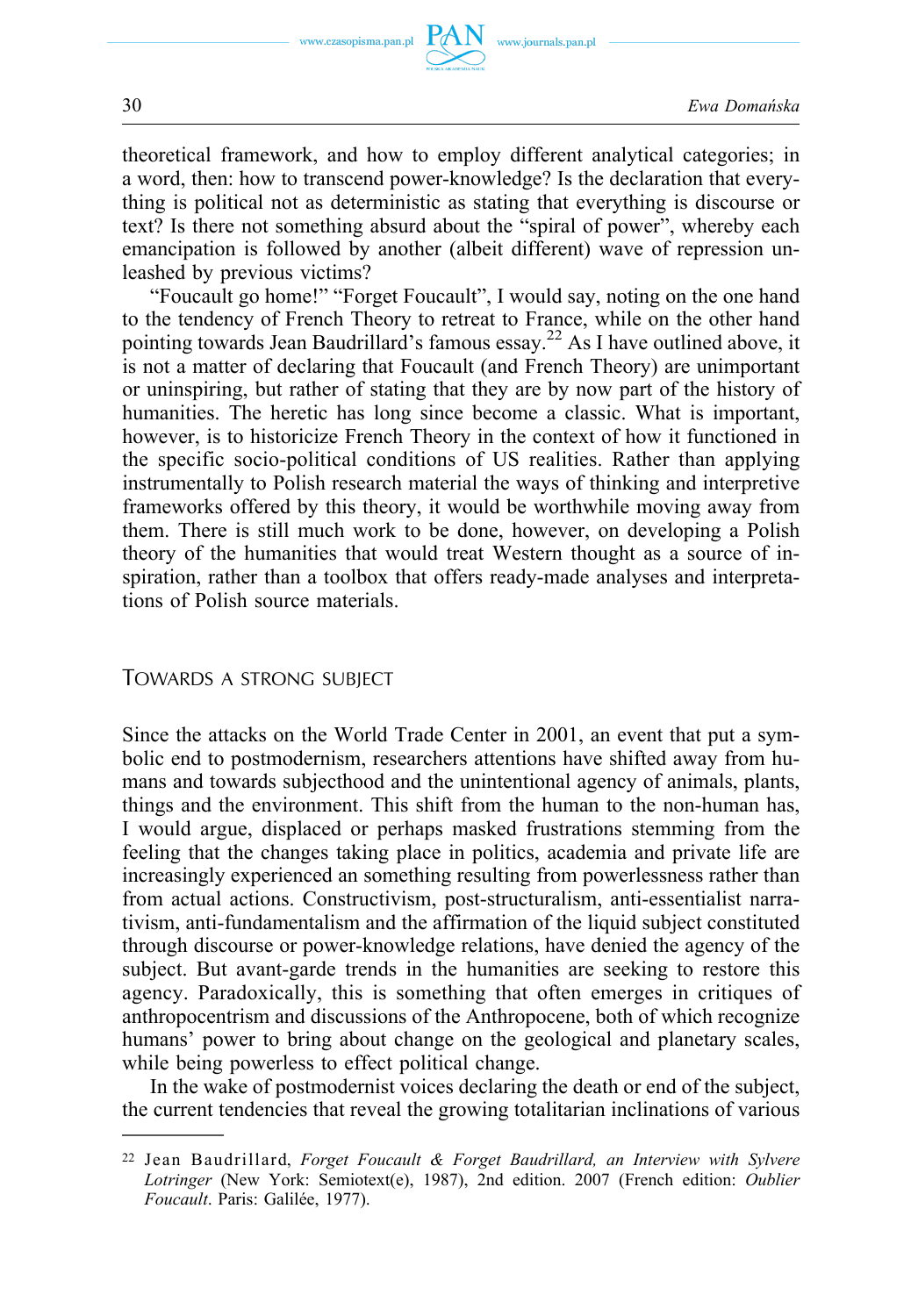

systems of power, coupled with increasing controls, regularization and standardization, it would seem pertinent today to rethink the possibility of (re)constructing the idea of the strong subject – not in the sense of a homogenous, stable, unchanging particularity, but one endowed, on the one hand, with diverse essence and, on the other, a sense of solidarity. In light of the changes taking place in the world (including new acts of genocide and mass murder, terrorism – including state terrorism, violations of human rights, the crisis of democracy, the use of torture, the pressures of global capitalism, biopolitics, biotechnological progress, environmental catastrophe, climate change, and intensifying natural disasters), the humanities cannot afford to promote the idea of a weak subject and fragmented society, while exalting in the figure of the victim. It is necessary to strengthen the sense of the potential agency of the subject and community in the face of systems that seek to subjugate them and the abovementioned phenomena that force the subject to adorn a protective layer of armour that enables it to survive limit situations.

For this reason, I have my doubts regarding sometimes "blind" critique of anthropocentrism that provides the grounding for new trends in the humanities. My scepticism is aroused by the rather one-dimensional approach to anthropocentrism – as if there were neither multiple manifestations of it (epistemic, ontological, ethnic, conceptual anthropocentrism; weak and strong anthropocentrism, narrow and broad anthropocentrism) nor regional, religious and spiritual variations of it. I am, of course, aware of the necessity of abandoning both species chauvinism and the instrumental treatment of non-human lifeforms, the environment and resources. But reducing anthropocentrism to species chauvinism constitutes unwarranted reductionism. Furthermore, my location as a scholar in East-Central Europe, where being human meant struggling for recognition as a subject under the dehumanizing conditions of the totalitarian systems of Nazism and Stalinism, leads me to consistently consider the extent to which, to what end, and in which contexts it would be relevant and ethically responsible to advocate transcending anthropocentrism, and what the consequences of making such a move could be.

I thus disagree with the archaeologist John Robb, whose reflections on the subject of agency led him to argue that "[i]n many ways, therefore, we are beyond agency; we have learned what we can from the concept and can move on. However, it is worth retaining the concept in our field's discursive consciousness."<sup>23</sup> The move to go "beyond agency" would be a step in the wrong direction given the current socio-political situation that demands the strengthening of both individual and collective subjects. I thus share Chris Pearson's view that "human agency, intentionality and responsibility should remain key com-

<sup>23</sup> John Robb, "Beyond Agency," *World Archaeology* 42, no. 4 (2010): 515. The broad interest across the humanities in the question of agency was also reflected in the theory of history that, among other things, explored the relations between the influence of postmodernism's focus on language and conceptions of agency in historical research. For more on this subject, see the special issue of *History and Theory*: "Agency After Postmodernism" 4, no. 4 (2001).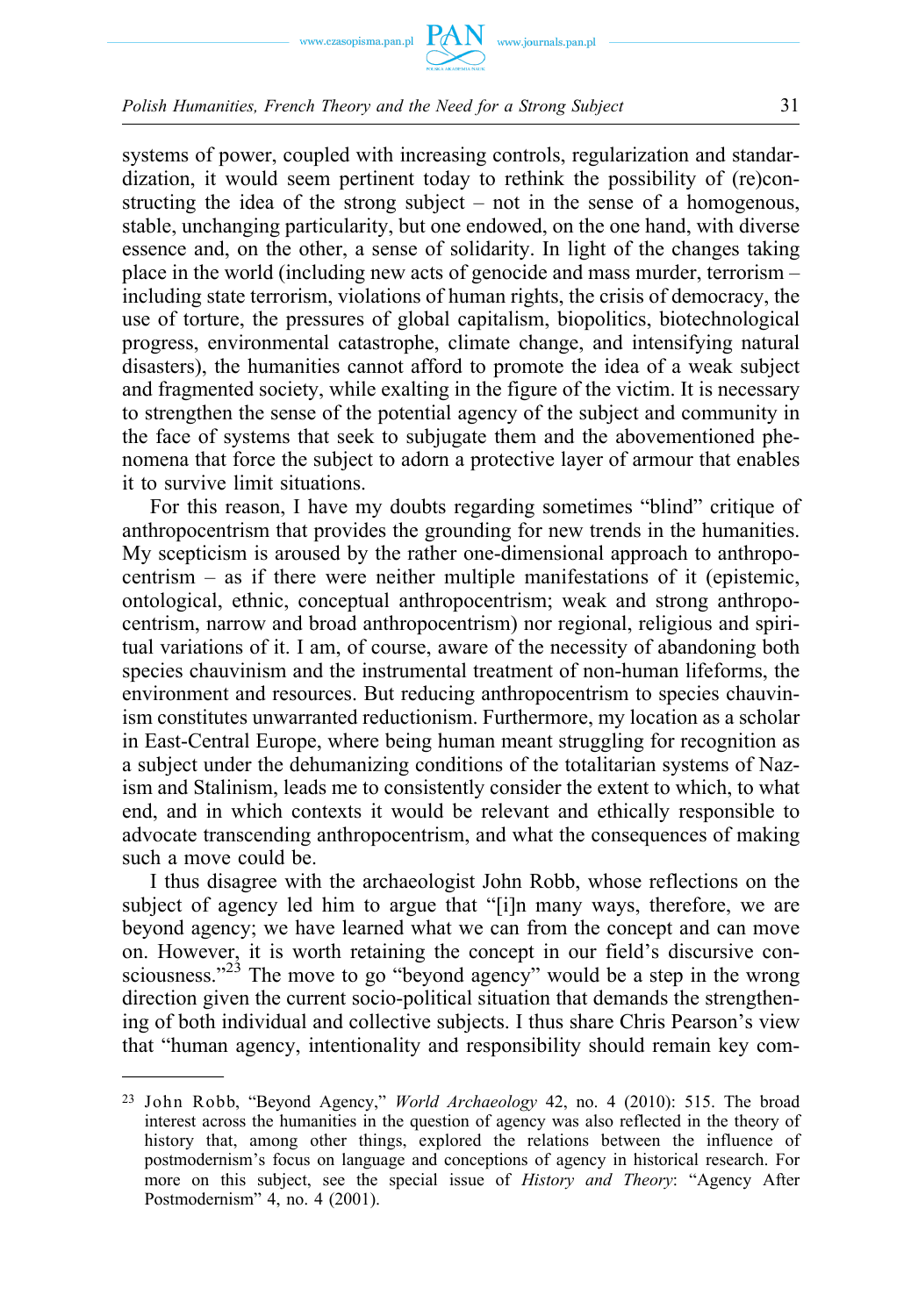ponents of history", while also agreeing with his argument that it is necessary to abandon social history's model of agency, which is inherently linked to resis $t$ ance $24$ 

It is thus worth considering whether the particular focus on resistance might actually be a symptom of a weakening of belief in the agency of the subject, whose only potential act towards power, following this view, is to resist it (which ultimately strengthens power). Is this perhaps why today it is resistance, rather than rebellion (let alone revolutions) that are most commonly discussed?25 In his important book *Critical Resistance*, David Couzens Hoy understands resistance as both an act of rejection and an active deed. He differentiates "passive" *resistance to* domination, i.e. something that is effectively inscribed into power mechanisms and constitutes a predictable response to oppression, thus essentially cooperating with oppressive forces, and active, emancipatory *resistance for*, which he terms critical resistance. In the first case (*resistance to*), we say "no" without having a vision for desirable changes, while in the second case (*resistance for*), we also say "yes", affirming particular changes forming part of a familiar programme.<sup>26</sup> Emancipatory resistance, which we can call rebellion here, gives individuals (and communities) at least a temporary (situational) foundation and point of reference for seeking definition and empowerment. As far as the individual is concerned, following Albert Camus, it could be argued that rebellion enables the discovery of the foundations of the "self" that were suppressed, hidden and silenced under oppressive conditions. Rebellion can thus lead to the subject becoming whole and finding peace with him/herself. This cannot be achieved, however, without strategic essentialism. Camus is thus right to state: "Why rebel if there is nothing permanent in oneself worth preserving?" $^{27}$ 

<sup>24</sup> Chris Pearson, "Beyond «Resistance»: Rethinking Nonhuman Agency for a «More-than-Human» World." *European Review of History: Revue européenne d'histoire* 22, no. 5 (2015): 719. The need to disentangle the concepts of humanity, agency and resistance was expressed by scholars working on human agency quite a long time ago. Laura M. Ahearn in 2001 claims that "[f]or anthropologists in particular, it is important to avoid treating agency as a synonym for free will or resistance." Laura M. Ahearn, "Language and Agency," *Annual Review of Anthropology* 30 (2001): 130.

<sup>&</sup>lt;sup>25</sup> The discussions in the humanities regarding the collapse of the ideology of revolution and the turn away from revolution towards revolt refer to works including those by Julia Kristeva. Drawing on Sigmund Freud, she proposed several figurations of revolt in her book *The Sense and Non-Sense of Revolt*: revolt as the transgression of prohibition, as repetition, workingthrough, working out, and as displacement, combinatives, games. Kristeva had some doubts as to the potential of revolt. She argued that Power (the crisis of Power) and the law, which the revolt was to overcome, no longer existed. What remained was the spectacle and performance. Her analysis led to the idea that it is necessary to reconsider "the culture of revolt" and revolt itself as a factor serving to stabilize the subject. Julia Kristeva, *The Sense and Non-Sense of Revolt. The Powers and Limits of Psychoanalysis*, transl. Jeanine Herman (New York: Columbia University Press, 2001), 16.

<sup>26</sup>David Couzens Hoy, *Critical Resistance. From Poststructralism to Post-Critique*  (Cambridge, Mass.; London: MIT Press, 2005), 1–9.

<sup>27</sup> Albert Camus, *The Rebel. An Essay on Man in Revolt*, transl. Anthony Bower (New York: Vintage Books, 1991), 16.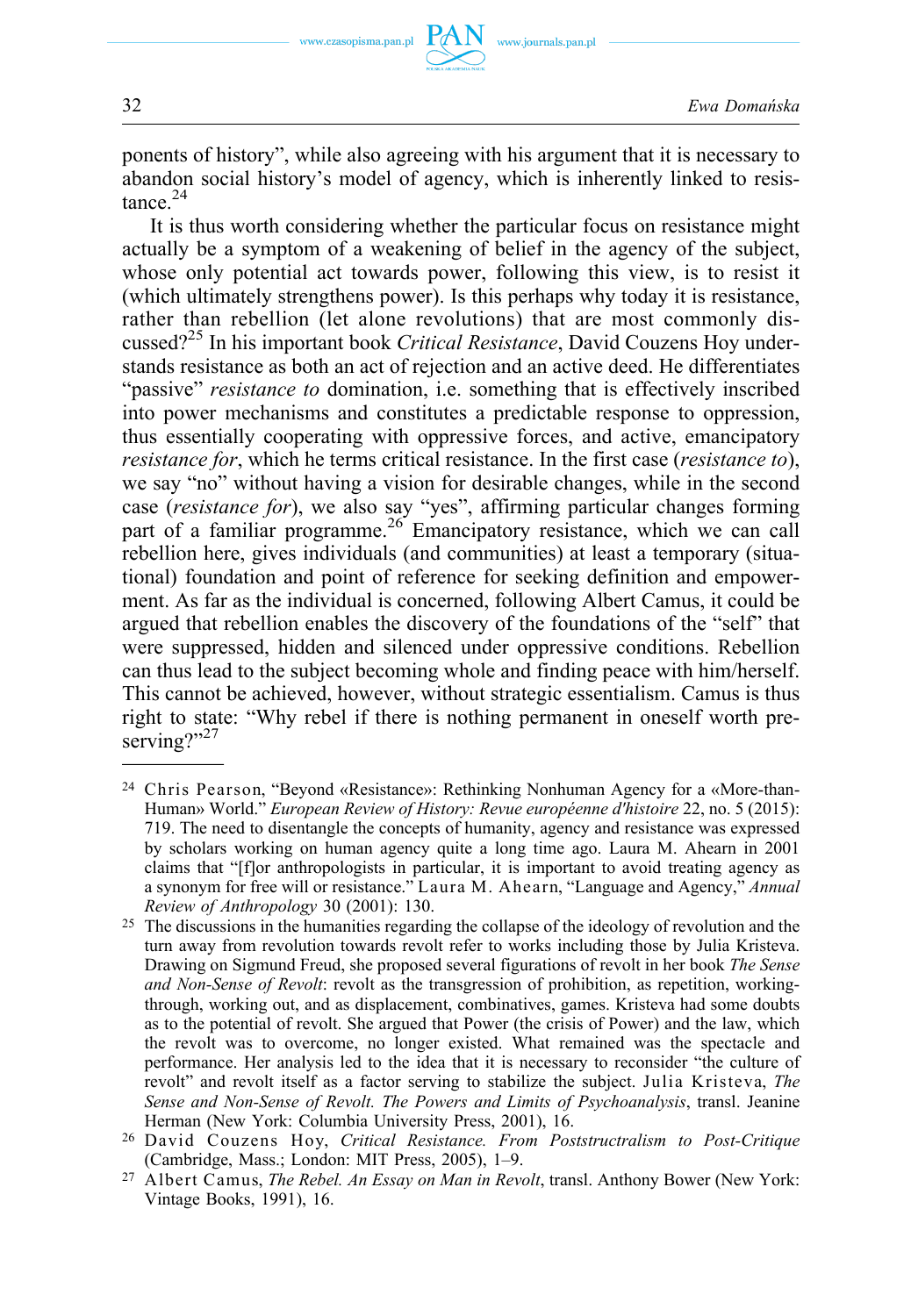

This is why efforts to (re)construct the idea of a strong subject should, crucially, begin by moving away from the tendency to reduce agency to resistance and by neutralizing the idea that individual and collective subjecthood should be constructed along either psychoanalytic lines, which consider traumatic events the foundation of subjecthood, $^{28}$  or Marxist lines, which emphasize the role played by experiences of oppression. It is evident that such approaches tend to strengthen the system, rather than undermine it. What is most important to collective and individual subjecthood, I would argue, is the life force of self-regeneration, which enables becoming and revival, as well as beginning anew, resilience and critical hope.

What is also important to the project of (re)constructing a strong subject is rethinking ideas of essence and essentialism (as well as substance) within this new context. I am a neo‑essentialist, yet I have no intention of declaring here supposed truths about "eternal and unchanging" human nature or about the biological essence of being a woman or man that results in them being ascribed particular gender roles. The sense of essentialism that I propose here assumes a need for essence (looking to the future, it could be stated: an even stronger essence that is perhaps even of a different nature to the kind that has been posited in existing concepts of subjecthood) but without any absolutist claims. It is thus *a particular* essence, one that is created in specific situations and relations (meaning that it is relational). This kind of essence is changeable but even so possesses the potential to "solidify" subjecthood.<sup>29</sup> It transcends cultural determinism, recognizing on the one hand the biological aspects of subjecthood, while on the other hand emphasizing the role of self-creation  $$ thus coming close to Sartre's existentialism. The individual is, after all, rooted in

<sup>&</sup>lt;sup>28</sup> It is worth considering at this point the effects of the humanities of traumatophilia that often comes to the defence of victims. Andreas Huyssen associates the emergence of the discourse of trauma with the subject losing faith in his/her agency (the belief that she/he exerts influence on realities and the course of events). This, in turn, he argues, is connected to the decline of the utopian dimensions of politics. Huyssen thus terms the trauma discourse of the 1990s "the dark underside of neoliberal triumphalism." (Andreas Huyssen, *Present Pasts. Urban Palimpsests and the Politics of Memory* (Stanford: Stanford University Press, 2003), 8.) I perceive in the promotion of trauma discourse a threat not only to the subject but also to the idea of democracy in general. Democracy, after all, is based in the idea of participation and the belief that particular individuals and communities (by participating, for example, in elections, protests against the authorities, etc.) are capable of influencing the course of events. What this presupposes, then, is a subject who is active and influences changes. What vision of the future does the traumatocentric perspective offer? Does it not in fact bind us to the gothic aura of postmodernism with its apocalyptic visions of the end and death, while also affirming the negativity that manifests itself in the prevalence of concepts such as trauma, victim, void, silence and absence (and more recently, in the context of discussions of the Anthropocene, catastrophe and apocalypse)? Does it not thus favour a vision of a subject that is incapable of surviving limit situations and resisting oppressive systems, while also undermining the vision of the world that many of us still believe in?

<sup>&</sup>lt;sup>29</sup> While I am happy to employ the concept of "strategic essentialism," as developed by Gayatri Chakravorty Spivak and Uma Narayan, the numerous voices criticising this stance mean that it is necessary to apply it cautiously. See: Emily S. Lee, "The Epistemology of the Question of Authenticity, in Place of Strategic Essentialism," *Hypatia* 26, no. 2 (2011): 258–279.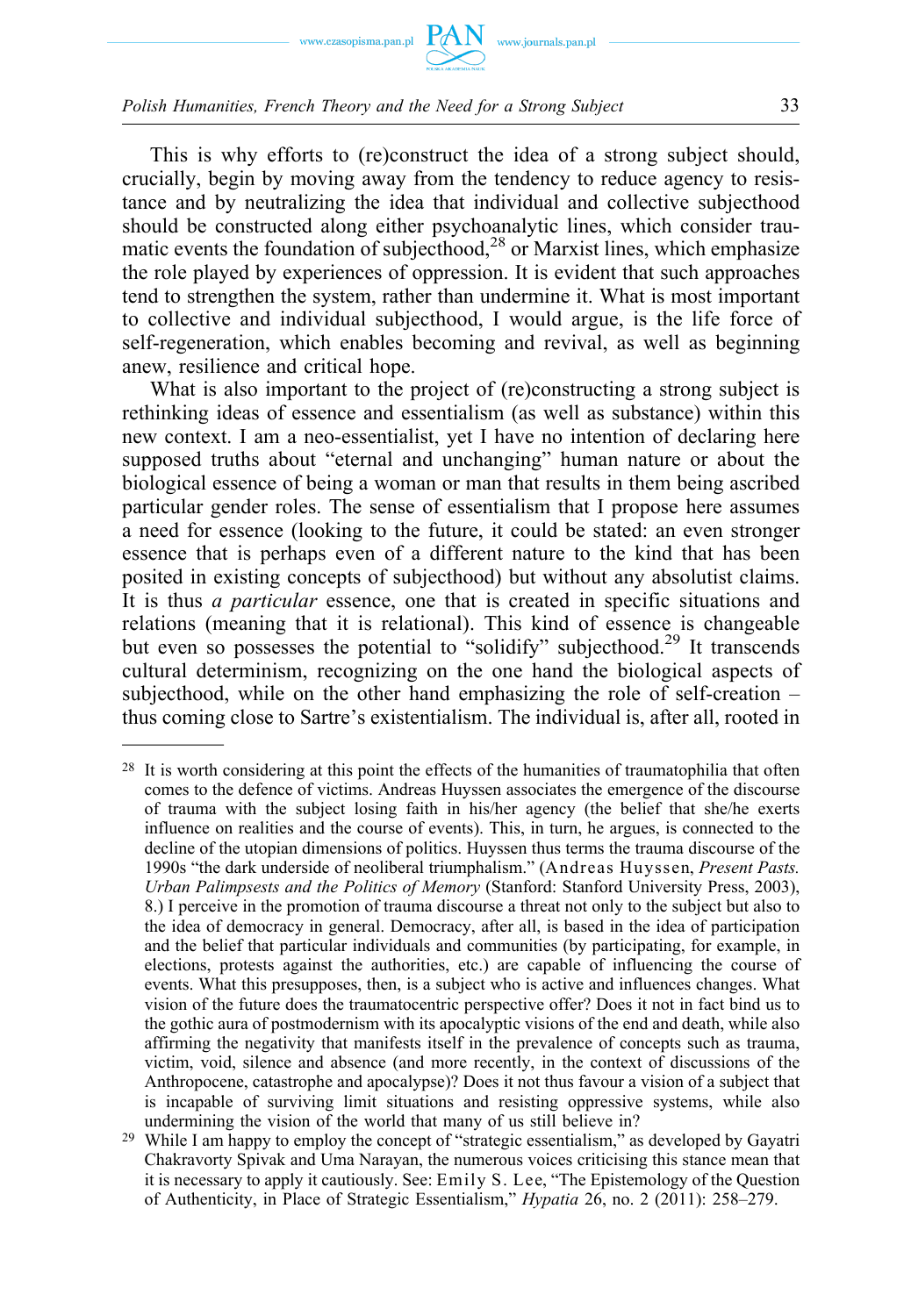

both culture and biology,  $30$  as well as in him/herself. These three aspects are, of course, closely entwined and they should be mutually balanced when considering the idea of endowing the subject with agency. Likewise, I am not inclined to draw on arguments stemming from constructivism in order to undermine the necessity of the search for foundations. Noting the critique of fundamentalism outlined by, among others, Richard Rorty and Stanley Fish, it is worth considering which "stabilizers" and points of reference we require in order to construct our own subjecthood (and to conduct research): do they not include autonomous individuality, God, ancestors' spirits, goodness, love, science, reason and justice?<sup>31</sup> Even if what I propose here is effectively the subject-in-making and the "relational" subject, cultural constructivism, with its slogans of fluidity and constant historicization, can nevertheless be useful during a period of relative stabilization of the subject. But for many, cultural constructivism is insufficient during times of crisis and catastrophe. What is required in such situations is both elasticity and a solid foundation that enables the individual to reconstruct themselves.

There is absolutely no intention in the above to glorify the kind of strong subject associated with the "superman", to affirm the cult of leadership, the survival of the fittest and the alienation of those who are weaker, or any other similar such ideas. Equally, it is not my intention to neutralize the role of the state in providing welfare in favour of the idea of subjects fending for themselves. What I am wary of, though, is the idea of tolerating or promoting the idea of a demanding, egocentric subject who has no interest in working on improving him/herself while also proving incapable of making sacrifices for others. The sense of educating and shaping subjecthood proposed here (with an emphasis on self-discipline and overcoming individual weaknesses) is based, on the one hand, on the idea of the "virtue epistemology", and, on the other hand, on developing empathy and empathetic relations with others. In employing the concept of empathy, what I have in mind is not only the ability, long-since established in psychology, to sense the feelings and emotional states of other people (such as joy, sadness, and pain), but – first and foremost – the mirror neurons that neurobiologists in 2010 discovered exist in the human minds (having already established their presence in chimpanzees). These mirror neurons enable the recognition and "reading" of another person's emotions.<sup>32</sup> This dis-

<sup>&</sup>lt;sup>30</sup> I would suggest that it is not worthwhile reviving the constructivist argument that "nature is also culture" and that genes are a cultural construct because such thinking is quite simply fruitless and does nothing to create diverse theories of human subjecthood of the kind that, I believe, we need right now.

<sup>31</sup> See: Stanley Fish, "Anti-Foundationalism, Theory Hope, and the Teaching of Composition," in Stanley Fish, *Doing What Comes Naturally: Change, Rhetoric, and the Practice of Theory in Literary & Legal Studies* (Durham: Duke University Press, 1989), 342–355.

<sup>32</sup> Roy Mukamel, Arne D. Ekstrom, Jonas, Kaplan, Marco Iacoboni, Itzhac Fried, "Single-Neuron Responses in Humans During Execution and Observation of Actions," *Current Biology* 20, no. 8 (2010): 750–756; Pier Francesco Ferrari, Giacomo Rizzolatti, "Mirror Neuron Research: the Past and the Future," *Philosophical Transactions of the Royal Society of London*, Series B, Biological Sciences vol. 369, 1644 20130169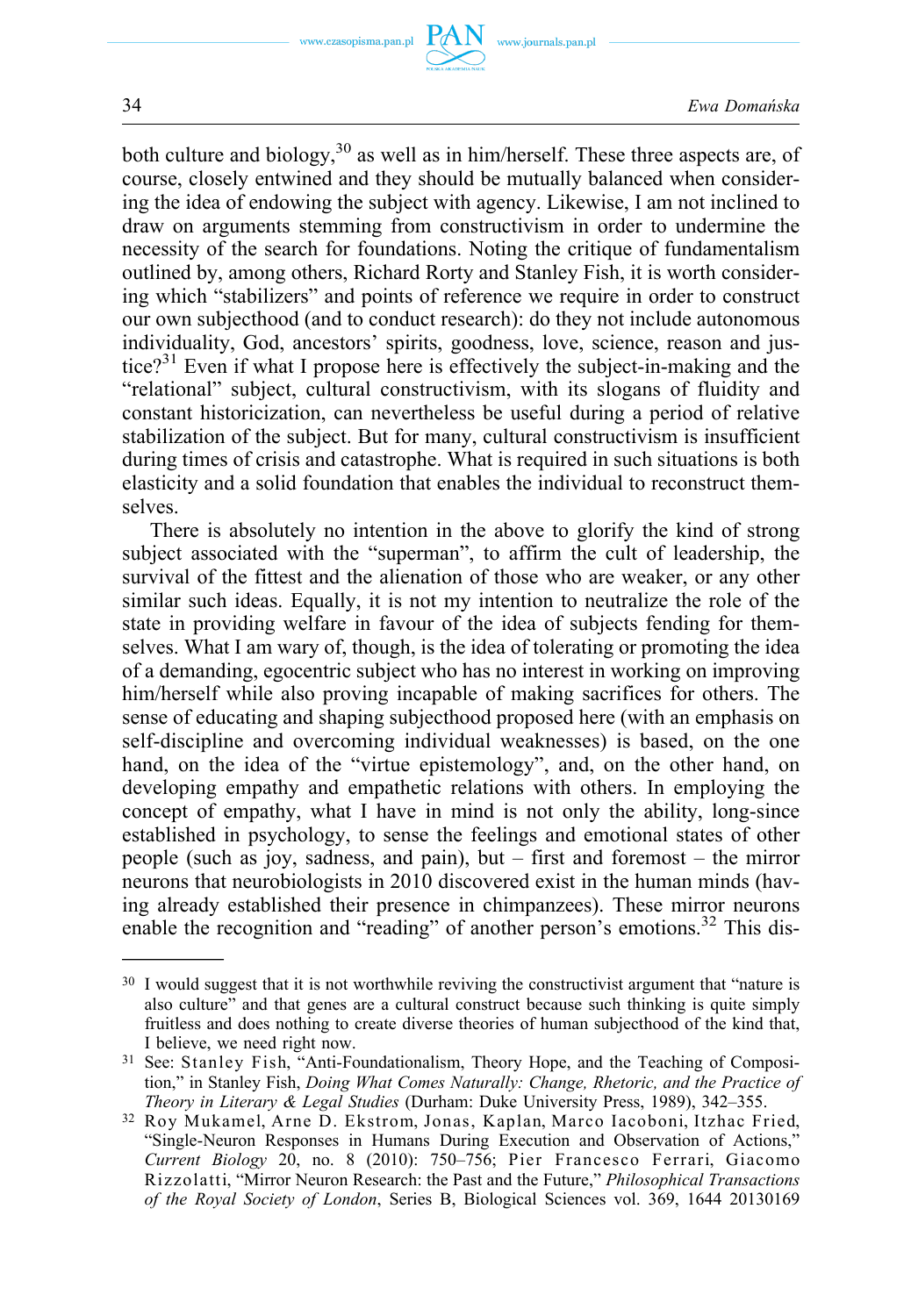

covery is of fundamental significance to ways of conceiving morality and the ability to shape it. Because mimicry of another person's gestures and emotions plays a key role in this, then imitating positive actions by others and situations involving direct contact with another person acquire greater importance. Empathy can prevent aggression and conflict while encouraging altruism, making it an essential element of survival. As a species, as researchers have shown, we are neurobiologically programmed to create bonds; what is important, however, is to ensure the neurons are triggered appropriately. And this is where education and nurturing comes into play. For individuals today, it is empathy, rather than trauma, that is fundamental to the construction of subjecthood (perhaps even forming its core?). What I have in mind here is not the familiar motto of the "community of suffering" but a general principle of organic sympathy towards various lifeforms. The maturity of the human individual can be measured by the extent of its empathy: the more empathetic a person is towards others (both human and non-human), the more mature he/she is. This maturity also enables responsible decisions, based on empathetic consciousness, to be taken. Aware of what joy or suffering brings others, the individual knows which actions are to be encouraged and which avoided. In a word, to be human means to be a *homo empaticus*. 33

Translated from Polish by Paul Vickers

#### ACKNOWLEDGEMENTS

The translation of this article was enabled by financial support from the Faculty of History, Adam Mickiewicz University, Poznań, Poland.

#### **BIBLIOGRAPHY**

"Fragment of a letter from Jacques Derrida to Jean‑Louis Houdebine. July 15, 1971." In Jacques Derrida, *Positions*, transl. Alan Bass, 93–96. Chicago: The University of Chicago Press, 1981.

"Intellectuals and Power. A Conversation Between Michel Foucault and Gilles Deleuze." In Michel Foucault, *Language, Counter‑Memory, Practice. Selected Essays and Interviews*, ed. by Donald F. Bouchard, 205–217. Ithaca: Cornell University Press, 1977.

<sup>(2014): 1–4.</sup> Daniel Goleman reflects on "social intelligence" and about mirror neurons that connect people, although this ultimately concerns both primates and birds. As an aside, it is also worth mentioning that this opens up interesting ideas that are present in indigenous knowledge on animals and on other non-human lifeforms that can offer lessons to humans. Daniel Goleman, *The Brain and Emotional Intelligence: New Insights* (Northampton, MA: More Than Sound, 2011).

<sup>33</sup>Jeremy Rifkin, *The Empathic Civilization. The Race to Global Consciousness in a World of Crisis* (New York: Penguin, 2009), 9ff. See also: Thomas A. Kohut, *Empathy and the Historical Understanding of the Human Past* (New York: Routledge, 2020).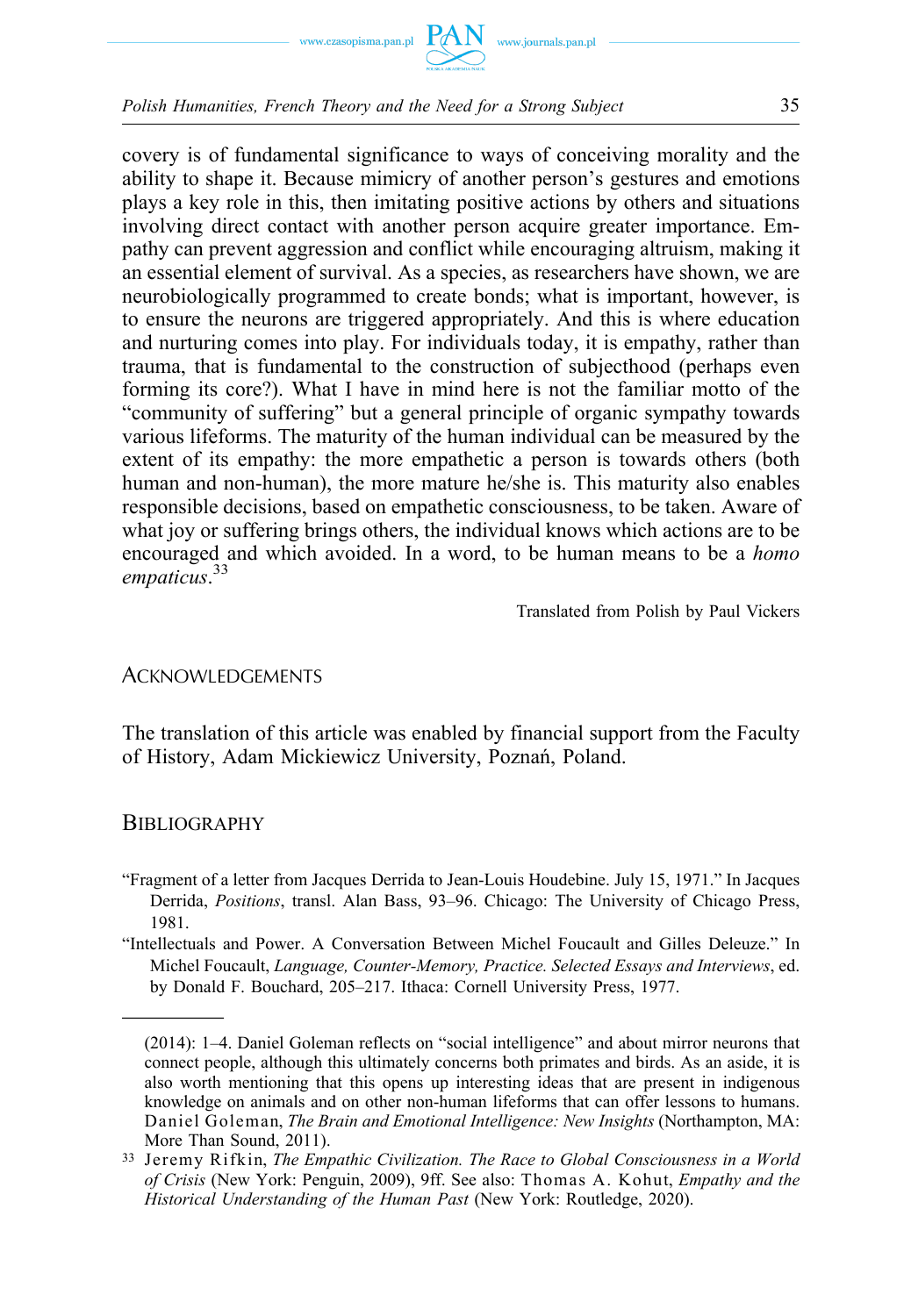

Ahearn, Laura M. "Language and Agency." *Annual Review of Anthropology* 30 (2001): 109– 137.

www.journals.pan.pl

- Baudrillard, Jean. *Forget Foucault & Forget Baudrillard, an Interview with Sylvere Lotringer*. New York: Semiotext(e), 1987. (French edition: Oublier Foucault. Paris: Galilée, 1977).
- Białas, Andrzej. "Złudzenie użyteczności sterowanej." In *Polskie nauki humanistyczne i społeczne w nowym stuleciu, w nowej Europie*, 19–23. Warszawa: Wydawnictwo IBL, 2006.
- Camus, Albert. *The Rebel*. *An Essay on Man in Revolt*, transl. Anthony Bower. New York: Vintage Books, 1991.
- Culler, Jonathan. "French Theory Revisited." *Contemporary French and Francophone Studies*  8, no. 1 (2014): 4–13.
- Cusset, François. *French Theory. How Foucault, Derrida, Deleuze, & Co. Transformed the Intellectual Life of the United States*, transl. by Jeff Fort. Minneapolis, London: University of Minnesota Press, 2008.
- Da Silva Juremir Machado. "The Imperialism of the «French Theory» (about a certain Jean Baudrillard)." *MATRIzes* 1 (2007): 179–185.
- Demers, Jason. *The American Politics of French Theory. Derrida, Deleuze, Guattari, and Foucault in Translation*. Toronto: University of Toronto Press, 2018.
- Eribon, Didier. *Michel Foucault,* transl. Betsy Wing*.* Cambridge, Mass.: Harvard University Press, 1991.
- Ferrari, Pier Francesco, Giacomo Rizzolatti. "Mirror Neuron Research: the Past and the Future." *Philosophical Transactions of the Royal Society of London*. Series B, Biological Sciences 369, 1644 20130169 (2014): 1–4.
- Fish, Stanley. "Anti-Foundationalism, Theory Hope, and the Teaching of Composition." In Stanley Fish, *Doing What Comes Naturally: Change, Rhetoric, and the Practice of Theory in Literary & Legal Studies*, 342–355. Durham: Duke University Press, 1989.
- Fish, Stanley. "French Theory in America." *New York Times blog "Think Again"*, April 6, 2008. http://fish.blogs.nytimes.com/2008/04/06/french-theory-in-america (accessed: 24.01.2021).
- Foucault, Michel. "The Subject and Power." In *The Essential Foucault. Selections from the Essential Works of Foucault 1954–1984*, ed. by Paul Rabinow, Nikolas Rose, 126–144. New York: The New Press, 2003.
- *French Theory w Polsce*, ed. by Ewa Domańska, Mirosław Loba. Poznań: Wydawnictwo Poznańskie, 2010.
- Goleman, Daniel. *The Brain and Emotional Intelligence: New Insights*. Northampton, MA: More Than Sound, 2011.
- *Hatred of Capitalism. A Semiotext(e) Reader*, ed. by Chris Kraus, Sylvère Lotringer. Los Angeles: Semiotext(e), 2001.
- *History and Theory*, "Agency After Postmodernism" (special issue) 4, no. 4 (2001).
- Hoy, David Couzens. *Critical Resistance. From Poststructralism to Post‑Critique*. Cambridge, Mass.; London: MIT Press, 2005.
- Huyssen, Andreas. *Present Pasts. Urban Palimpsests and the Politics of Memory*. Stanford: Stanford University Press, 2003.
- Kohut, Thomas A. *Empathy and the Historical Understanding of the Human Past*. New York: Routledge, 2020.
- Kristeva, Julia. *The Sense and Non‑Sense of Revolt. The Powers and Limits of Psychoanalysis*, transl. Jeanine Herman. New York: Columbia University Press, 2001.
- Kwiek, Marek. "Polski postmodernizm?" *Kultura Współczesna* 3–4 (1996): 5–10.
- Lee, Emily S. "The Epistemology of the Question of Authenticity, in Place of Strategic Essentialism." *Hypatia* 26, no. 2 (2011): 258–279.